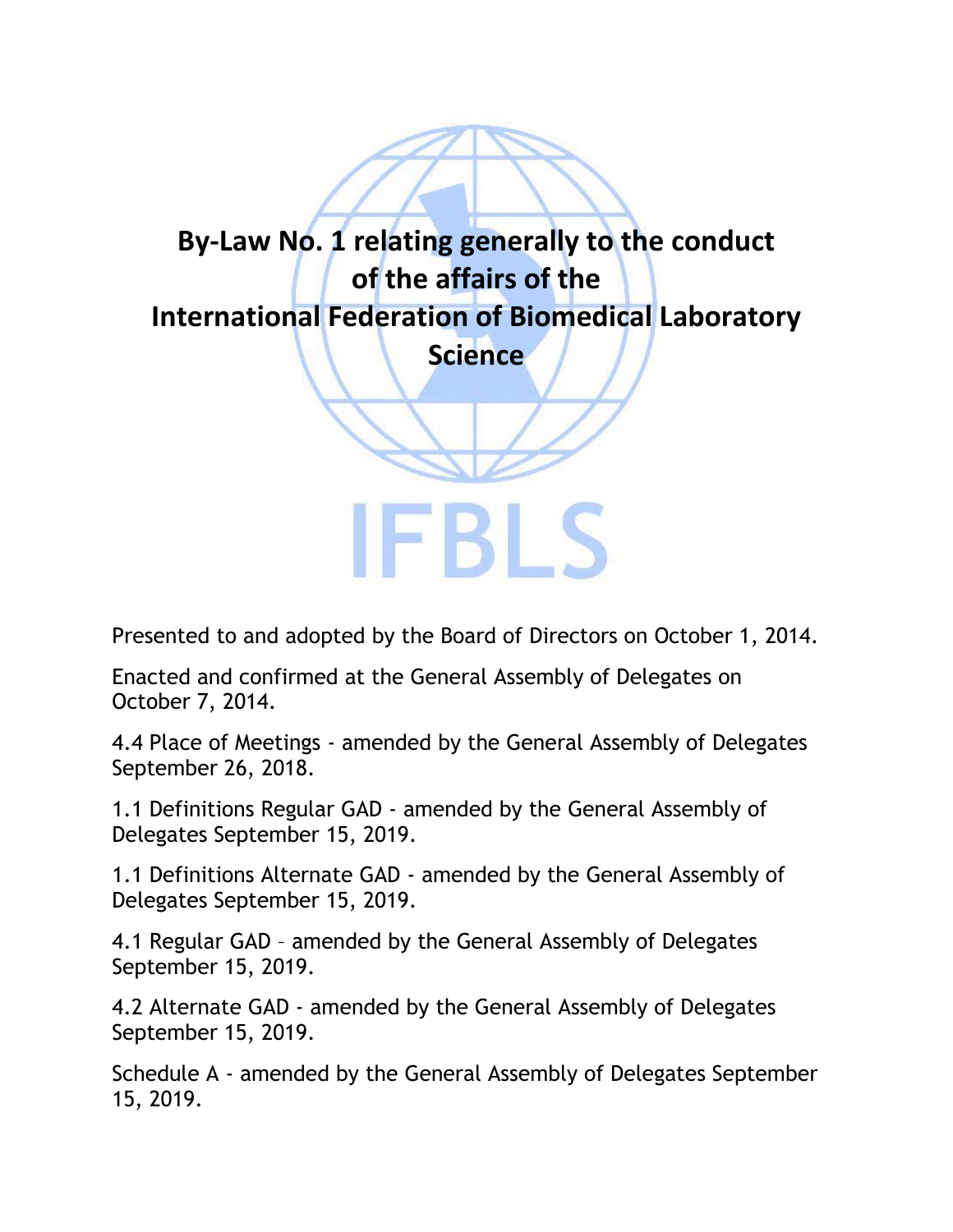BE IT ENACTED as a by-law of the Corporation as follows:

### **SECTION 1 - GENERAL**

#### **1. General**

**1.1.Definitions -** In this By-Law, unless the context otherwise requires:

"Act" means the *Canada Not-for-profit Corporations Act*, S.C. 2009, c.23, as from time to time amended and every statute that may be substituted therefor and, in the case of such substitution, any references in the By-laws of the Corporation to provisions of the Act shall be read as references to the substituted provisions therefor in the new statute or statutes;

"Alternate GAD" means a biennial meeting of the Association Members, alternating with the Regular GAD, called to conduct the business described in Section 4.2.

"Articles" means the original or restated Letters Patent or articles of amendment, amalgamation, continuance, reorganization, arrangement or revival of the Corporation;

"**Annual meeting**" means a meeting of the Board called to conduct the business described in Section 6.1;

"**Auditor**" means the auditor of the Corporation;

"**BLS Association Member**" (sometimes referred to herein as "Association Member") has the meaning ascribed thereto in Section 2.2;

"**Board**" means the Board of Directors of the Corporation;

"**By-Laws**" mean this by-law and all other by-laws of the Corporation from time to time in force and effect;

"**Chief Delegate**" of a BLS Association Member at any GAD means the Official Delegate so designated by the Official Delegates of that BLS Association Member;

"**Corporation**" means the International Federation of Biomedical Laboratory Science, a corporation without share capital incorporated under the Act;

"**Directors**" means the directors of the Corporation elected pursuant to Section 5.3;

"**Extraordinary GAD**" means a special meeting of the BLS Association Members called to conduct the business described in Section 4.3;

"**GAD**" or "**General Assembly of Delegates**" is an annual meeting of the Members and includes the Regular GAD and the Alternate GAD;

"**Group Member**" has the meaning ascribed thereto in Section 2.3;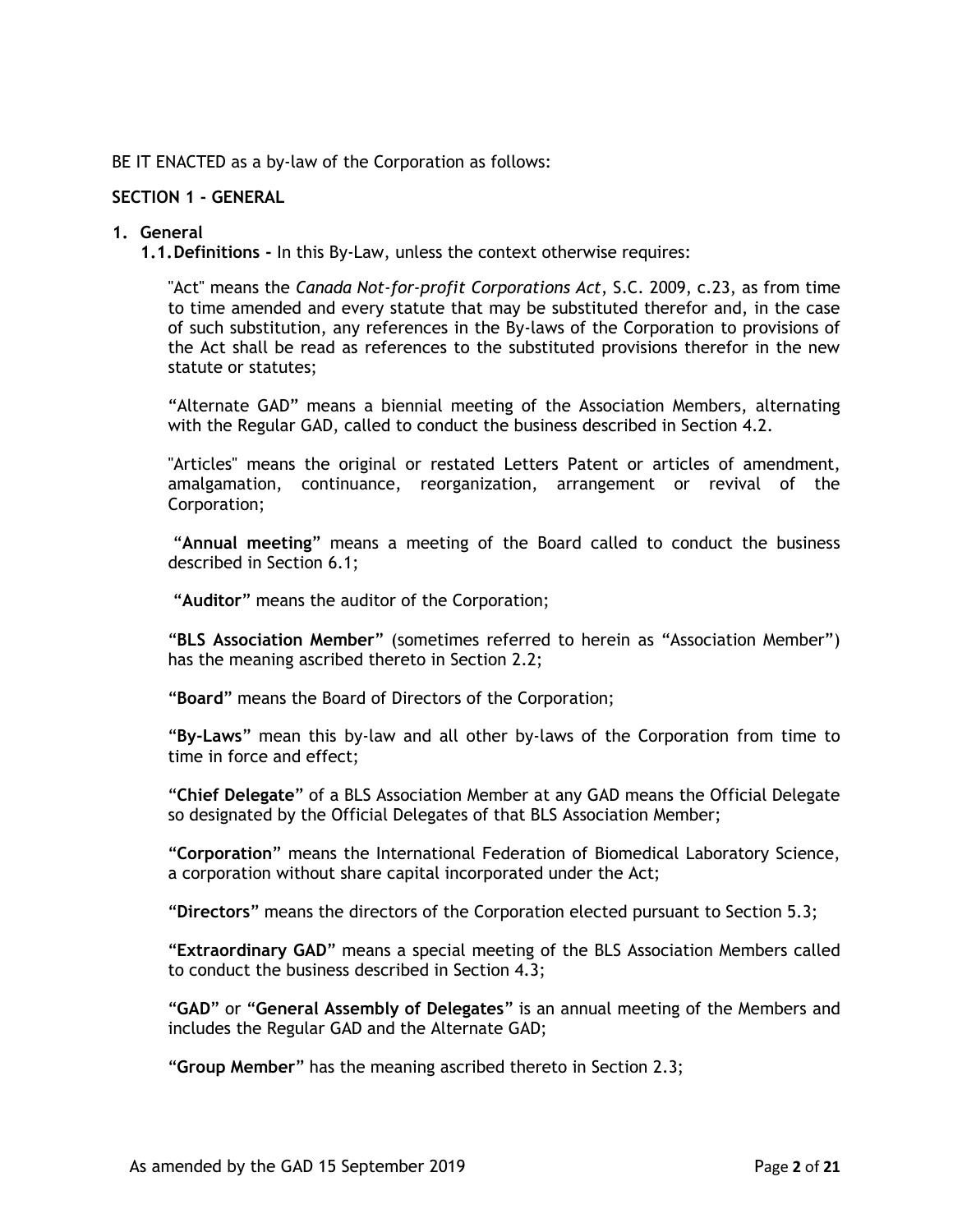"**Locally Qualified Biomedical Laboratory Scientist**" means a medical laboratory technologist or a medical laboratory scientist who has been educated as such and is qualified and authorized to practise as such in his or her place of residence;

"**Member**" means a BLS Association Member, a Group Member, or both of them, as the context requires;

"**Official Delegate**" means an individual in attendance at a GAD with the rights set out in Section 4.6.1 and includes a Chief Delegate;

"**Official Representative**" means an individual in attendance at a GAD with the rights set out in Section 4.6.2;

**"Past-President"** means the immediate past-President of the Corporation;

"**Membership Dues**" has the meaning ascribed thereto in Section 3.1.;

"**President**" means the President of the Corporation;

"**President Elect**" means the President Elect of the Corporation, the equivalent of a Vice-President under the Act;

"**Provisional BLS Association Member**" has the meaning ascribed thereto in Section  $2.2.1$ .;

"**Regular GAD**" means a biennial meeting of the Association Members, alternating with the Alternate GAD, called to conduct the business described in Section 4.1.;

"**Student**" means an individual enrolled in one or more biomedical science education courses which forms a part of a curriculum leading to qualification to practice as a medical laboratory technologist or a medical laboratory scientist in the individuals place of residence; and

- 1.2.**Interpretation** In this By-Law, unless the context otherwise requires, words importing the singular number or the masculine gender shall include the plural number or the feminine or neutral gender, as the case may be, and *vice versa*, and references to persons shall include individuals, firms and corporations. The division of this By-Law into Articles and Sections and the insertion of headings are for convenience of reference only and shall not affect the construction or interpretation hereof. References to an Article, Section or Schedule, refer to the applicable article, section or schedule of this By-Law.
- 1.3. **Head Office**  Until changed in accordance with the Act, the head office of the Corporation shall be in the City of Hamilton, in the Province of Ontario.
- 1.4. **Seal**  Until changed by resolution of the Board, the seal, an impression of which is stamped in the margin hereof, shall be the corporate seal of the Corporation.
- 1.5. **Financial Year** Unless otherwise approved by the Board, the financial year of the Corporation shall end on the 31st day of December in each year.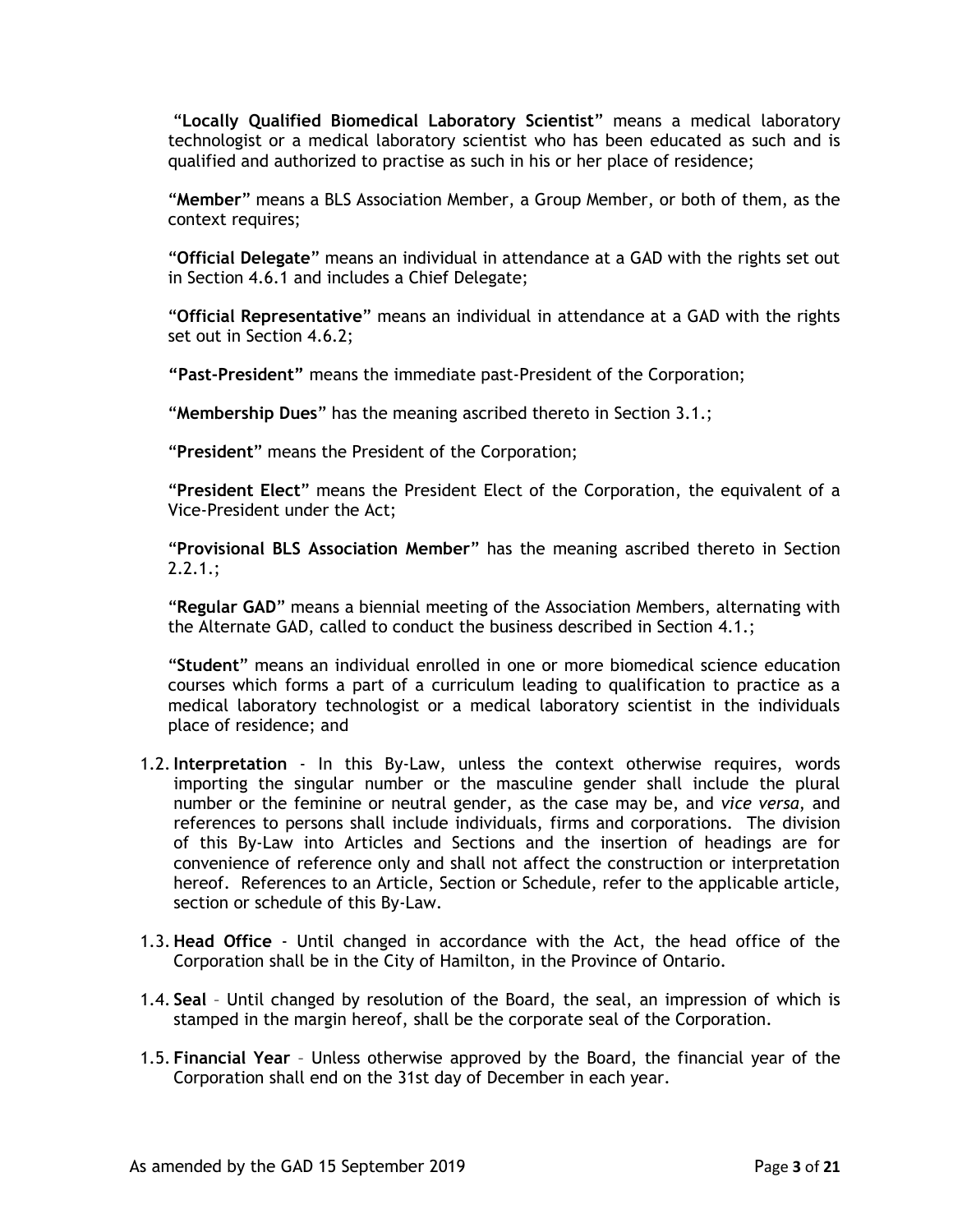1.6. **Books and Records** – The Board shall see that all necessary books and records of the Corporation required by the By-Laws or by any applicable law are regularly and properly kept.

# **SECTION 2 – MEMBERSHIP – MATTERS REQUIRING SPECIAL RESOLUTION**

### **2. Membership**

**2.1. Members** – The Corporation shall recognize the existence of Members comprised of three groups: BLS Association Members, Provisional BLS Association Members and Group Members.

### **2.2. BLS Association Members and Provisional BLS Association Members**

- 2.2.1. A BLS Association Member is an association of individuals that has applied for and been recognized as such initially by the Membership Committee (upon which it will be a "Provisional BLS Association Member") and subsequently by the Board (upon which it will be a "BLS Association Member").
- 2.2.2. In order to be recognized as a Provisional BLS Association Member or a BLS Association Member and to continue to be recognized as a Provisional BLS Association Member or a BLS Association Member in good standing, an association of medical laboratory technologists or medical laboratory scientists:
	- 2.2.2.1. shall have a membership comprised of individuals, a majority of whom are Locally Qualified Biomedical Laboratory Scientists or Students;
	- 2.2.2.2. shall have a non-discrimination policy which applies to, among other things, admission of its members;
	- 2.2.2.3. shall have a council or board, the majority of members of which are Locally Qualified Biomedical Laboratory Scientists, which governs its affairs;
	- 2.2.2.4. may have regional subdivisions;
	- 2.2.2.5. may be a part of another professional body or be a section thereof; and
	- 2.2.2.6. shall have paid the applicable annual administration fee (pro rated for the remaining portion of the year where the association gains recognition part way through the year).

#### 2.3. **Group Members**

- 2.3.1. A "Group Member" is a group of individuals that has applied for and been recognized as such by the Board.
- 2.3.2. In order to be recognized as a Group Member and to continue to be recognized as a Group Member in good standing, a group of medical laboratory technologists or medical laboratory scientists: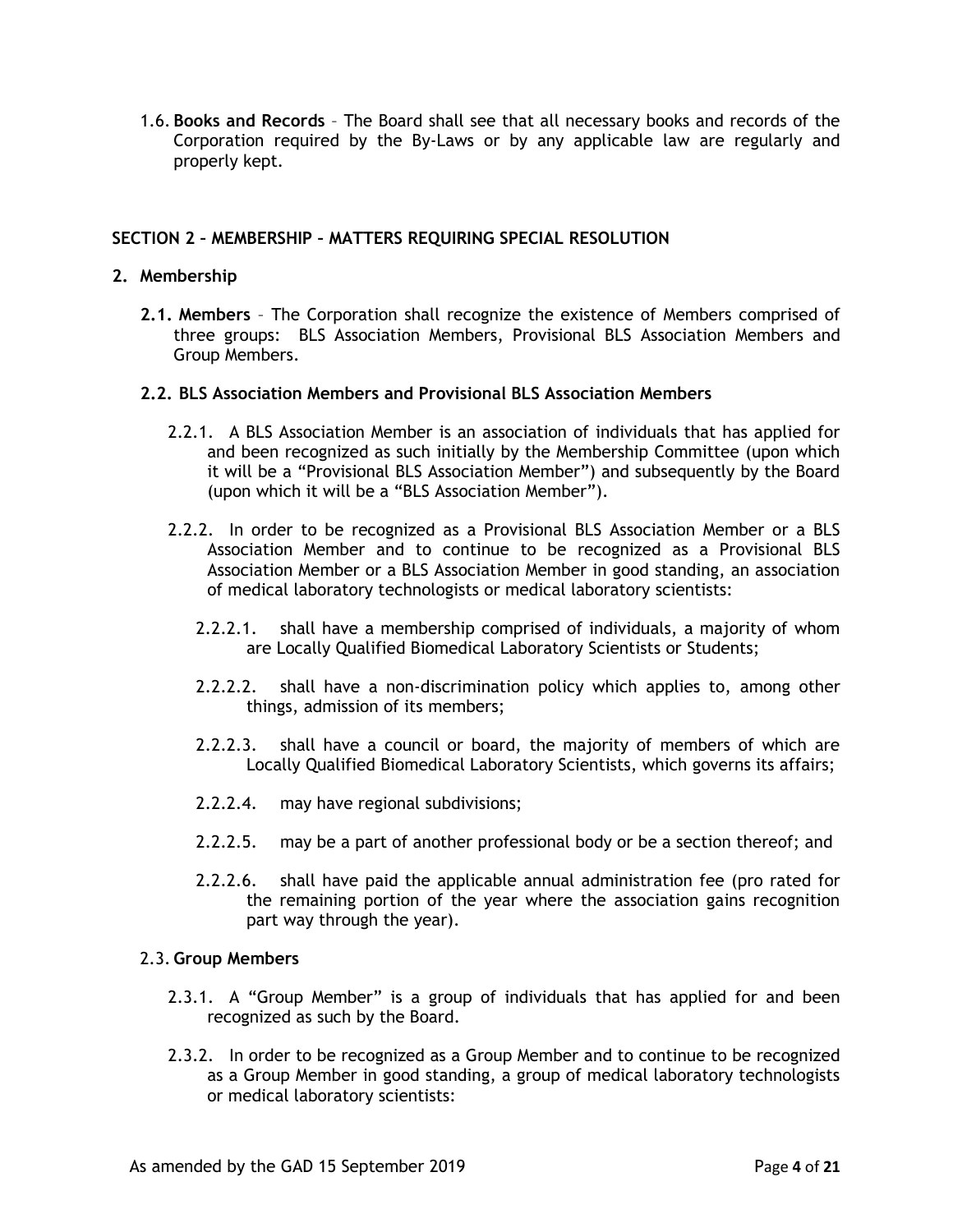- 2.3.2.1. shall be comprised of a minimum of 10 individuals, a majority of whom are Locally Qualified Biomedical Scientists or Students, who reside in a country or, if such persons do not reside in a country, in a jurisdiction, where no BLS Association Member or Provisional BLS Association Member exists; provided that the Board shall be entitled to set a limit on the maximum number of persons who may constitute a Group Member;
- 2.3.2.2. shall meet the requirements and have the benefits of the provisions of Section 2.2.2.2, 2.2.2.4, 2.2.2.5; and
- 2.3.2.3. shall have paid the annual administration fee applicable to Group Members (pro rated for the remaining portion of the year where the group gains recognition part way through the year).

### **2.4.Notice of Meetings of Members**

### **2.4.1. Regular General Assembly of Delegates (GAD)**

Notice of the time and place of a Regular GAD shall be given to each Association Member not less than six months before the day on which the meeting is to be held. The notice shall include a provisional agenda and information regarding the process for nomination of Directors. Each BLS Association Member may request that additional items be added to the agenda so long as such requests are delivered to the President four months or more prior to the date of such Regular GAD. Unless the Board determines that the inclusion of any such item on the agenda would be outside the scope of the IFBLS mandate, each additional item so requested shall be added to the final agenda. A final copy of the agenda shall be sent to the Association Members at least two months prior to the date of the Regular GAD.

# **2.4.2. Alternate GAD**

Notice of the time and place of an Alternate GAD shall be sent not less than three months before the day on which the meeting is to be held. The notice shall include a provisional agenda. Each BLS Association Member may request that additional items be added to the agenda so long as such requests are delivered to the President two months or more prior to the date of the Alternate GAD. Unless the Board determines that the inclusion of any such item on the agenda would be outside the scope of the IFBLS mandate, each additional item so requested shall be added to the final agenda. A final copy of the agenda shall be sent to the Association Members at least one month prior to the date of the Alternate GAD.

#### **2.4.3. Extraordinary GAD**

The Board shall call an Extraordinary GAD at any time if so requested by one-fifth of the BLS Association Members. Such Extraordinary GAD shall be held within four months of the request.In addition, the Board may call an Extraordinary GAD at any time where it determines in its discretion that the matters to be discussed cannot await resolution at the next scheduled GAD. Notice of the time and place of an Extraordinary GAD shall be given to each Association Member not less than one month prior to the day on which the meeting is to be held and shall contain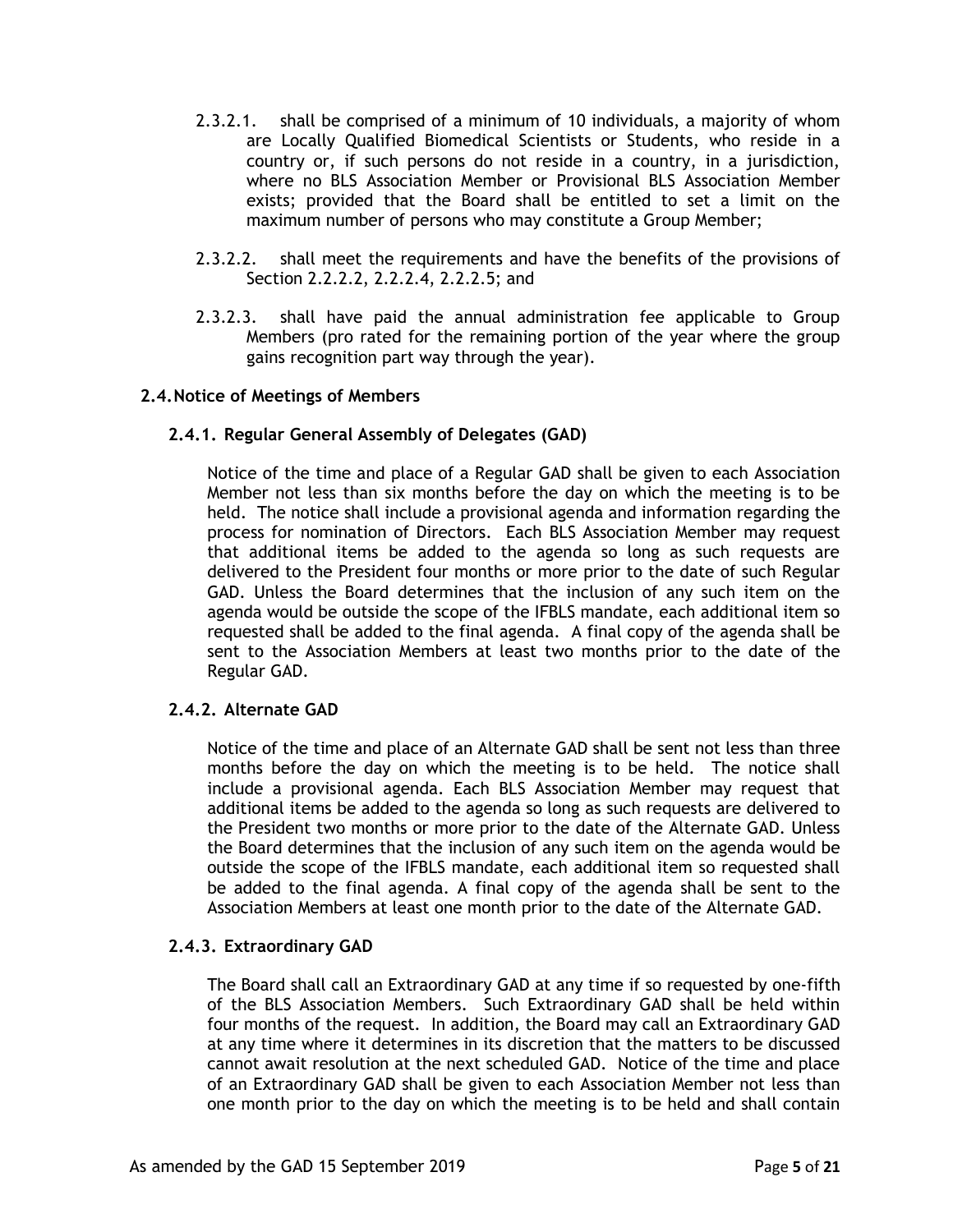sufficient information in order to reasonably apprise the Association Members of the nature of the business to be transacted at such meeting. No other matters may be put before the Extraordinary GAD.

### **2.4.4. Chief Delegates Meeting**

The Management Committee shall send the Association Members an invitation to a Chief Delegate Meeting to be held in connection with a World Congress/GAD not less than two months prior to the date of the Meeting. The invitation shall indicate the time and place of the Meeting and include the agenda and any documents relevant to the conduct of the business of the Meeting

### **2.4.5. Notification of Intention to Vote**

Each BLS Association Member that is not able to send one or more Official Delegates to a GAD/Extraordinary GAD (an "Absent BLS Association Member") may notify the President 24 hours or more prior to the GAD/Extraordinary GAD of its desire to vote by proxy; appoint a Chief Delegate or another named individual as its proxy holder to vote all of the votes the Absent BLS Association Member is entitled to cast and set out the manner in which the Absent BLS Association Member desires to vote on each matter to be put before the GAD/Extraordinary GAD. The notification shall be set out on the official stationary of the Absent BLS Association Member and shall be signed by the secretary or another authorized officer of the Absent BLS Association Member. If the chair of the GAD/Extraordinary GAD determines that the notification has not been given in due form or is ambiguous, no vote shall be cast with reference to such notification. An Absent BLS Association Member may revoke its proxy at any time and may substitute a replacement proxy if it wishes; provided that the replacement proxy is received by the chair of the GAD/Extraordinary GAD 24 hours or more prior to the commencement of the GAD/Extraordinary GAD. At any GAD/Extraordinary GAD, no Chief Delegate or other named individual shall be entitled to act as proxy holder for more than one Absent BLS Association Member.

### **SECTION 3 - MEMBERSHIP DUES AND DE-RECOGNITION**

#### **3. Membership dues and de-recognition**

#### 3.1. **Membership Dues**

I

- 3.1.1. Each Association Member shall pay an annual administration fee to the Corporation, as determined by the Board. Such fee shall be payable in advance, between November 1 and December 31 of each year in accordance with Schedule "A" appended hereto and subject to revision from time to time.
- 3.1.2. In the case of each Group Member, the fee will be determined from time to time by the Board.
- 3.1.3. An Association Member that fails to pay its annual administration fee shall have its recognition suspended until such time that the arrears have been paid.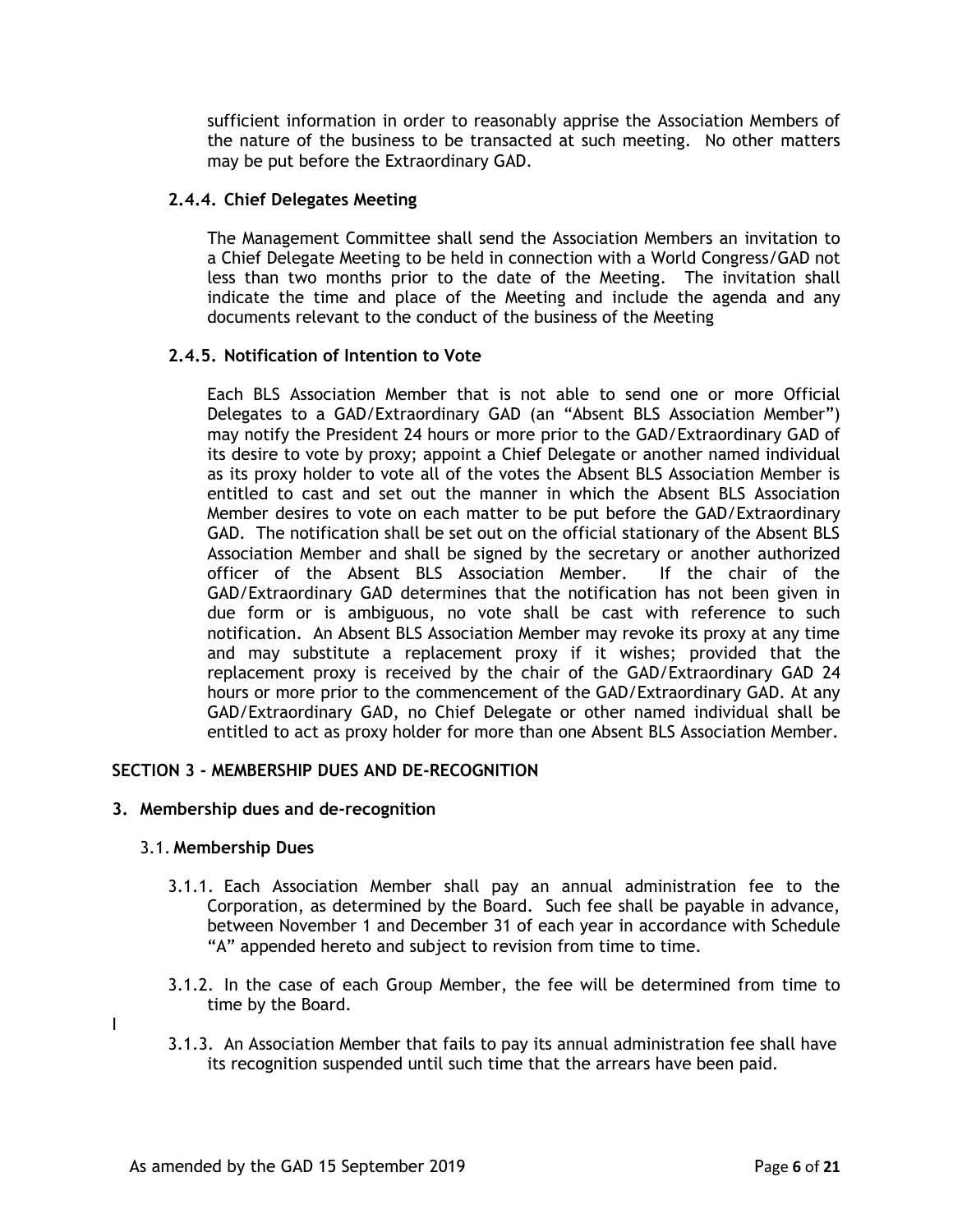- 3.1.4. Penalties for a delay in payment shall be \$100.00 CAD during January, \$200.00 CAD during February and \$300.00 CAD during March.
- 3.2. De-recognition

Association Members and Group Members that no longer meet the recognition requirements set out in Sections 2.2.2.1 to 2.2.2.6 and Sections 2.3.2.1 to 2.3.2.3, as the case may be, or fail to pay their annual administration fees by March 31 of the year to which they pertain, may be derecognized by the Board.

# **SECTION – 4 MEETINGS OF MEMBERS**

# **4. Meetings of Members**

### 4.1. **Regular GAD**

In accordance with section 4.4 hereof, the Board shall call a Regular GAD to be held biennially, alternating with the Alternate GAD; provided that, except in circumstances determined by the Board to be extraordinary, not more than 27 months shall pass between each Regular GAD. At each Regular GAD, in addition to any other business that may be transacted:

- 4.1.1. minutes of the previous Alternate GAD shall be approved;
- 4.1.2. reports from the Board shall be received;
- 4.1.3. a financial report shall be delivered;
- 4.1.4. the auditor shall be appointed;
- 4.1.5. the Corporation's current budget and action plan shall be presented;
- 4.1.6. Directors shall be elected;
- 4.1.7. Provisional BLS Association Members accepted by the Board shall be introduced as Association Members;
- 4.1.8. proposals from BLS Association Members shall be considered.

# 4.2. **Alternate GAD**

In accordance with section 4.4 hereof, the Board shall call an Alternate GAD to be held biennially, alternating with the Regular GAD, to be held in conjunction with the Chief Delegates meeting that year; provided that, except in circumstances determined by the Board to be extraordinary, not more than 27 months shall pass between each Alternate GAD. At each Alternate GAD, in addition to any other business that may be transacted:

- 4.2.1. minutes of the previous Regular GAD shall be approved;
- 4.2.2. reports from the Board shall be received;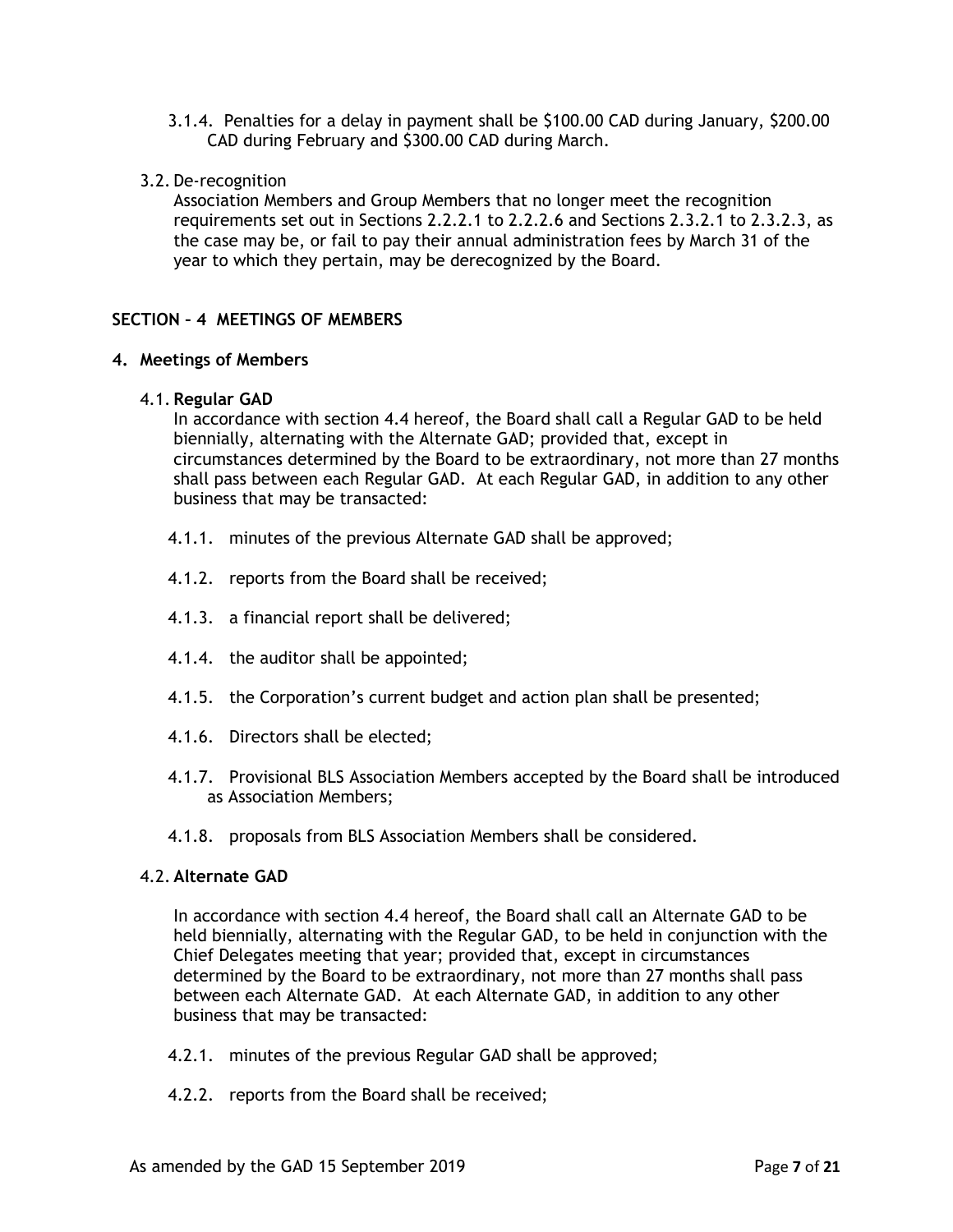- 4.2.3. a financial report shall be delivered;
- 4.2.4. the auditor shall be appointed;
- 4.2.5. the Corporation's current budget and action plan shall be presented;
- 4.2.6. Provisional BLS Association Members accepted by the Board shall be introduced as Association Members; and
- 4.2.7. proposals from BLS Association Members shall be considered.

### 4.3. **Extraordinary GAD**

- 4.3.1. The Board shall call an Extraordinary GAD at any time if so requested by onefifth of the BLS Association Members. Such Extraordinary GAD shall be held within four months of the request. In addition, the Board may call an Extraordinary GAD at any time where it determines in its discretion that the matters to be discussed cannot await resolution at the next scheduled GAD. Notice of the time and place of an Extraordinary GAD shall be given to each Association Member not less than one month prior to the day on which the meeting is to be held and shall contain sufficient information in order to reasonably apprise the Association Members of the nature of the business to be transacted at such meeting. No other matters may be put before the Extraordinary GAD.
- 4.3.2. The Members may determine that an Extraordinary GAD be held entirely by means of an telephonic, electronic or other communication facility that permits all participants to communicate adequately with each other during the meeting.
- 4.4. **Place of Meetings**  A GAD/Alternate GAD shall be held on such day and at such time as the Board may by resolution determine at (i) any place within Canada as the Board may determine, or (ii) such place outside of Canada as may be agreed to by every Member entitled to vote at such GAD/Alternate GAD. At each GAD/Alternate GAD, a vote shall be taken on any proposed place outside of Canada for any future GAD/Alternate GAD and unanimous approval thereof shall constitute a binding agreement of the Members on which the Board may act. A Member who has submitted a bid to host a future GAD/Alternate GAD shall not be permitted to vote on the matter, shall leave the assembly prior to commencement of voting, and shall return after all votes have been cast.
- 4.5. **Quorum**  A quorum shall be deemed to be in existence at a GAD, if one or more Official Delegates representing one-fifth or more of all the BLS Association Members is in attendance in person or by proxy**.**
- 4.6. **Persons Entitled to Be Present** The only persons entitled to attend a GAD shall be the following:
	- 4.6.1. Official Delegates selected by each BLS Association Member, one of whom shall be designated as its Chief Delegate. Except as otherwise provided in this By-Law,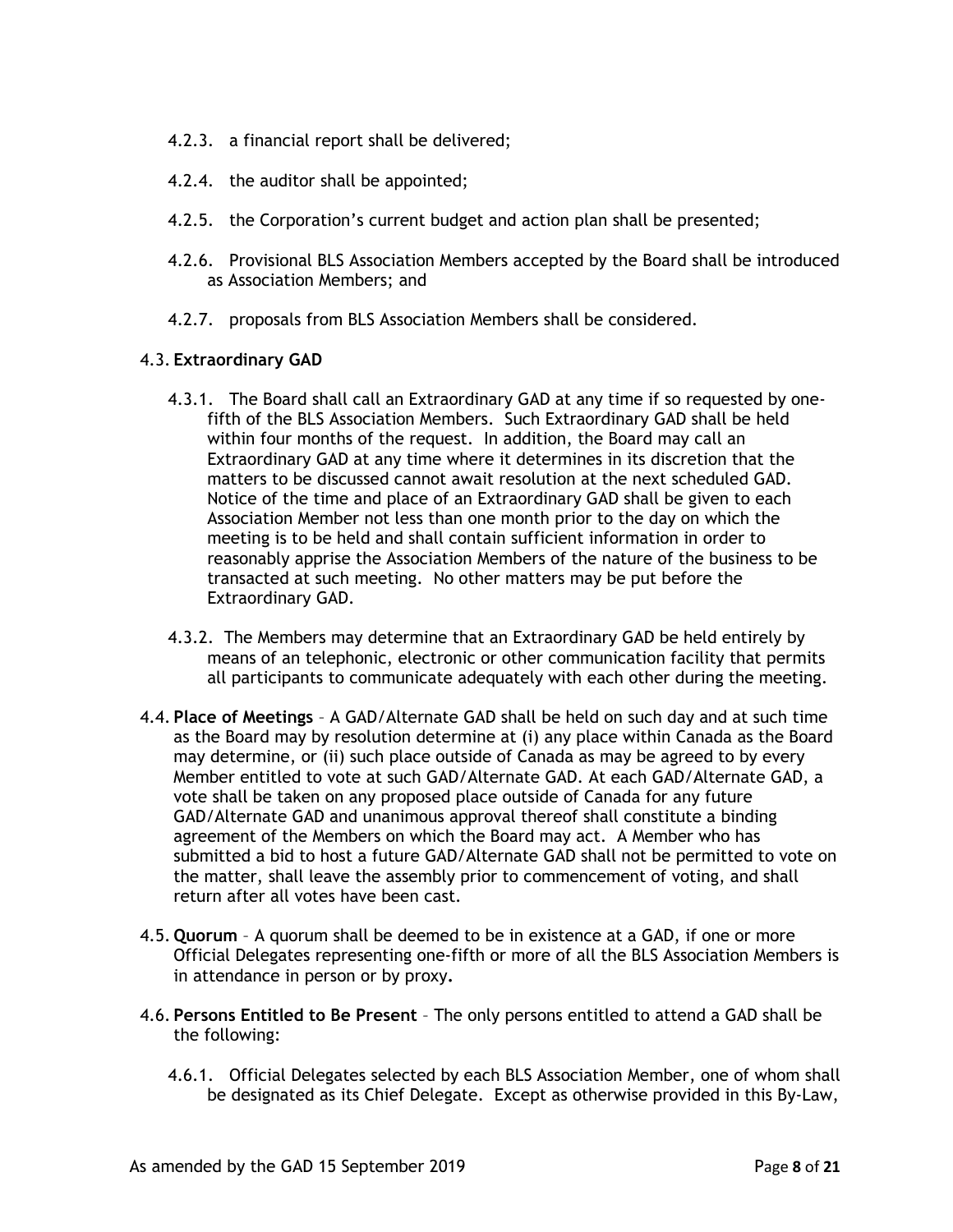each Official Delegate shall be entitled to participate in all discussions at a GAD and to stand for election as a Director. The Chief Delegate shall cast the vote(s) on behalf of the Association Member in accordance with Art. 4.7 hereof; and shall act as the liaison between the Corporation and the BLS Association Member in respect of all correspondence and deliveries related to the GAD;

- 4.6.2. One Official Representative of each Group Member as selected by the Group Member shall be entitled to participate in all discussions at a GAD but shall not have the right to stand for election as a Director or to vote on any matter before a GAD other than a matter concerning a change to the Group Member's classification or status;
- 4.6.3. Members of BLS Association Members and Group Members (other than Official Delegates), each of whom shall be entitled to participate in all discussions at a GAD but shall not have the right to vote on any matter before a GAD;
- 4.6.4. Directors, each of whom shall be entitled to participate in all discussions at a GAD and stand for re-election but shall not have a right to vote on any matter before a GAD; and
- 4.6.5. Any other persons admitted on the invitation of the Chair and with the consent of the meeting.
- 4.7. **Voting** Only the Chief Delegates of Association Members are entitled to vote, as follows:

Association Members in countries defined by the World Bank as low and middle income countries shall be entitled to: One vote.

Association Members in countries defined by the World Bank as high income countries whose membership number is less than 400 shall be entitled to: One vote.

Association Members in countries defined by the World Bank as high income countries whose membership number is between 400 and 17 000 shall be entitled to: Two votes.

Association Members in countries defined by the World Bank as high income countries whose membership number is over 17 000 shall be entitled to: Three votes.

- 4.8. **Votes to Govern**  Unless otherwise required by the By-Laws, every question before a GAD shall be determined by a majority of the votes duly cast on the question.
- 4.9. **Casting Vote** In the event of a tie vote for the election of a Director, the vote shall be retaken with each Chief Delegate casting one vote and no other person voting on the matter. A vote on any other matter which results in a tie will be deemed to not have been carried.
- 4.10. **Notification of Intention to Vote** Each BLS Association Member or Group Member that is not able to send one or more Official Delegates or an Official Representative respectively to a GAD (an "Absent Member") may (i) notify the President 24 hours or more prior to the GAD of its desire to vote by proxy; (ii) appoint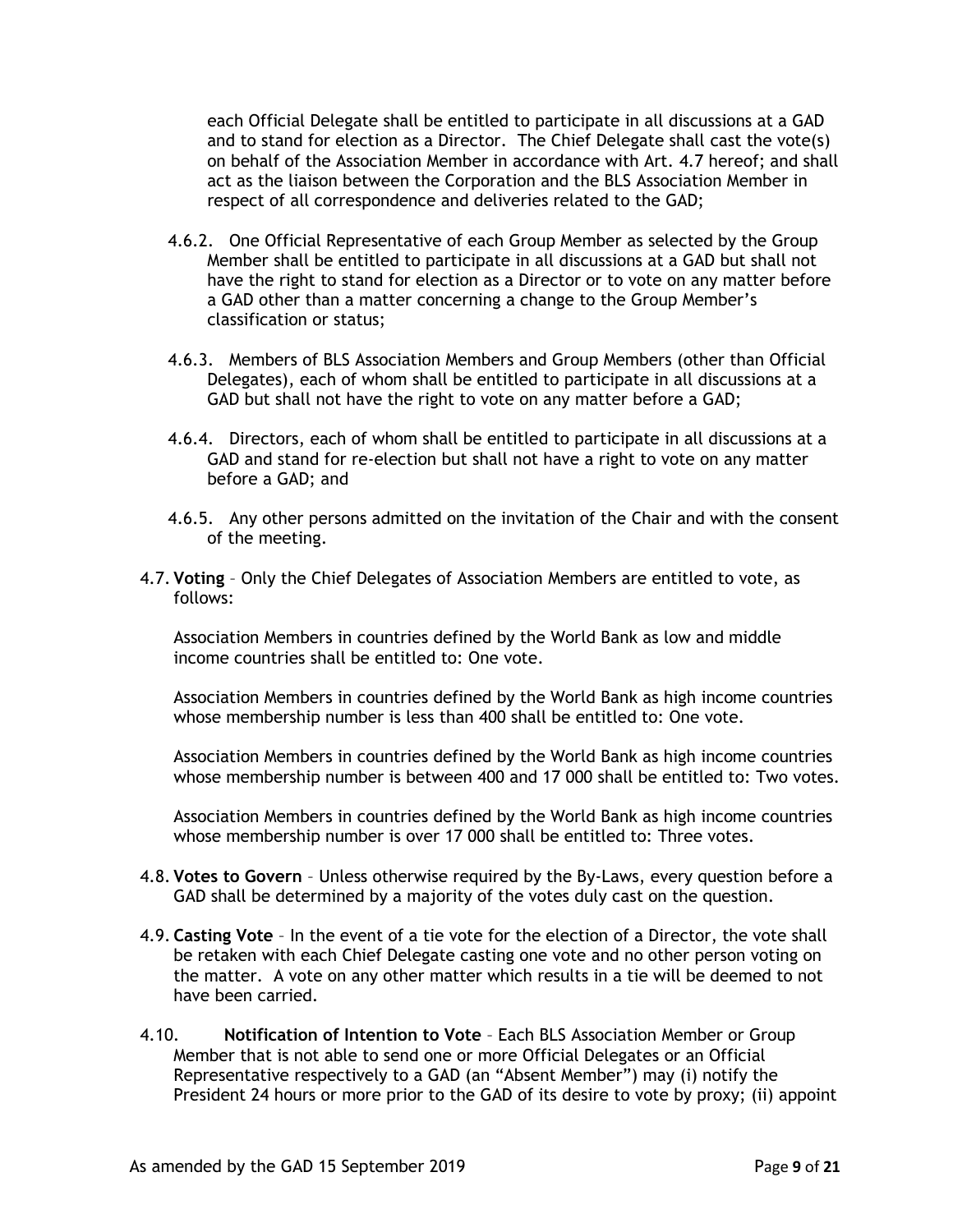a Chief Delegate or another named individual as its proxy holder to vote all of the votes the Absent Member is entitled to cast; and (iii) set out the manner in which the Absent Member desires to vote on each matter to be put before the GAD. The notification shall be set out on the official stationary of the Absent Member and shall be signed by the secretary or another authorized officer of the Absent Member. If the chair of the GAD determines that the notification has not been given in due form or is ambiguous, no vote shall be cast with reference to such notification. An Absent Member may revoke its proxy at any time and may substitute a replacement proxy if it wishes; provided that the replacement proxy is received by the chair of the GAD 24 hours or more prior to the commencement of the GAD. At any GAD, no Chief Delegate or other named individual shall be entitled to act as proxy holder for more than one Absent Member.

- 4.11. **Show of Hands** Subject to the provisions of Section 4.12, each motion put before a GAD shall be voted upon by a show of hands. Whenever a vote by show of hands shall have been taken upon a question, unless a vote by ballot is demanded, a declaration by the chair of the meeting that the vote upon the question has been carried or carried by a particular majority or not carried and an entry to that effect in the minutes of the meeting shall be sufficient evidence of the fact without proof of the number or proportion of the votes recorded in favour of or against any resolution or other proceeding in respect of the said question, and the result of the vote so taken shall be the decision of the Official Delegates upon such question.
- 4.12. **Vote By Ballot** All votes for the election of Directors shall be conducted by ballot. In addition, prior to or after the chair of a GAD calling for a vote on a question, an Official Delegate may demand a vote by ballot. A vote by ballot so demanded shall be taken in such manner as the chair of the meeting shall direct. A demand for a vote by ballot may be withdrawn at any time prior to the taking of the vote by ballot. Subject to the provisions of Section 4.9, upon a vote by ballot, each Official Delegate or Official Representative entitled to vote, present in person or represented by proxy, shall have one vote and the result of the vote by ballot shall be the decision of the Official Delegates upon the said question.
- 4.13. **Rules of Order** Each GAD or Extraordinary GAD shall be governed by such rules of order as have then most recently been adopted by the Board or if none have been adopted, such rules of order as are approved at such meeting; provided that, in the event of a conflict between such rules of order and one or more provisions of the By-Laws, the provisions of the By-Laws shall prevail.

# **Section 5 - Board of Directors**

# **5. Board of Directors**

5.1. **Composition of Board of Directors** - From and after the first Regular GAD convened pursuant to this By-law, the Board shall be composed of seven Directors. The Past President shall also attend meetings of the Board but shall not cast a vote. The Board of Directors will biennially elect the President Elect and the President. Unless otherwise determined by the Board, the Past-President shall be the President from the preceding year, and the President shall be the Vice-President from the preceding year.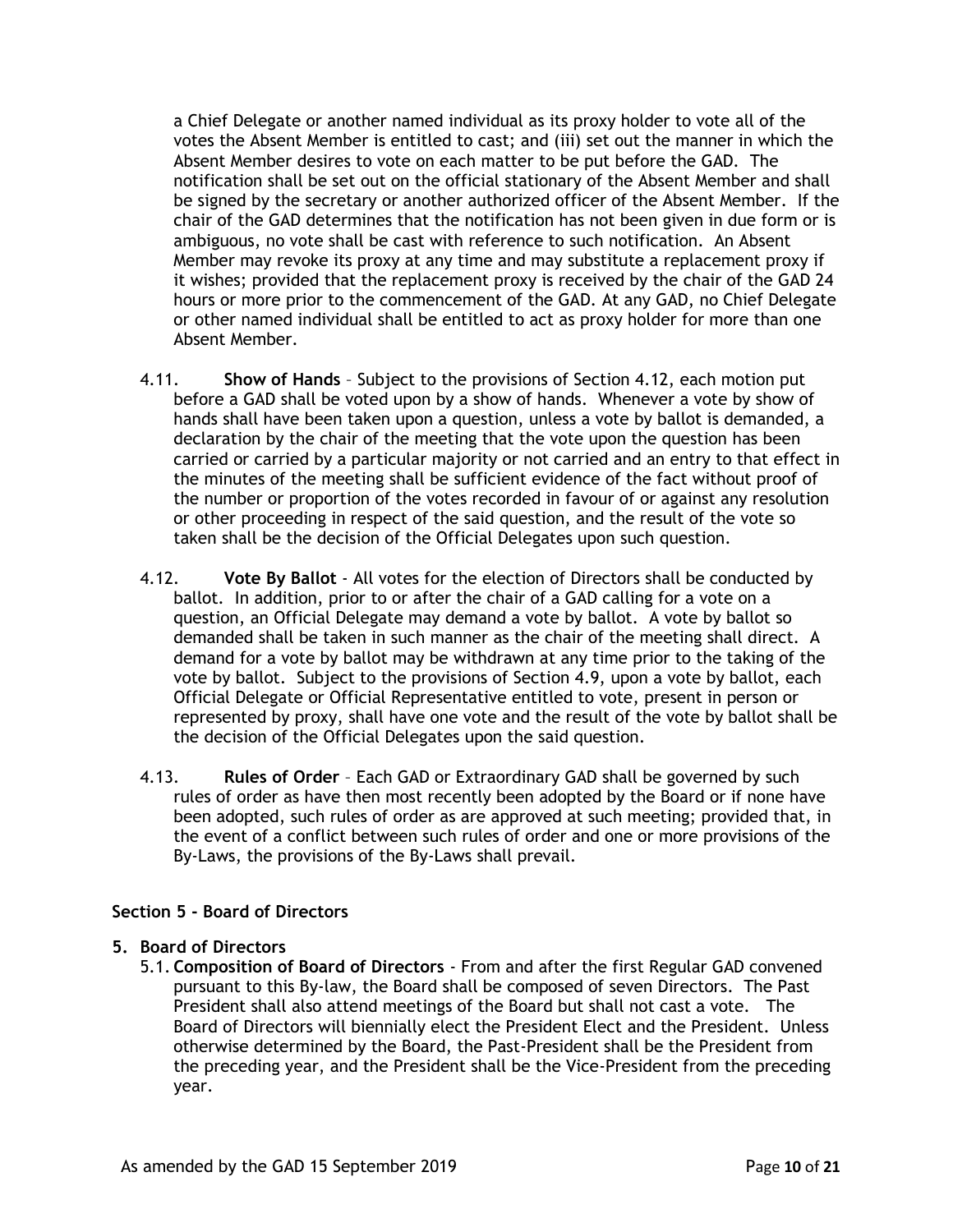- 5.2. **Nominations** One member of a BLS Association Member or a Provisional BLS Association Member, shall be eligible for nomination and election as a Director. In order to stand for election, such an individual must:
	- 5.2.1. be nominated by one or more BLS Association Members and agree in writing to stand for election, four months or more prior to the date of the GAD at which such individual is to stand for election;
	- 5.2.2. Nominating BLS Association Members must have "postmark" or email documented evidence of the date and format for when the nomination is sent;
	- 5.2.3. Be a Locally Qualified Biomedical Laboratory Scientist or student;
	- 5.2.4. Be a member of a BLS Association Member or a Provisional BLS Association Member which is in good standing;
	- 5.2.5. be at least 18 years of age;
	- 5.2.6. have the power under law to contract;
	- 5.2.7. having regard to the term limit described in Section 5.3, be eligible to serve the full length of the term to which the individual is being elected; and
	- 5.2.8. not be an un-discharged bankrupt; provided that if one or more nominations have not been received for the position of seven or more Directors, four months prior to the GAD at which they are to be elected, the Board of Directors shall be entitled to submit nominations for any such position, so long as such nominations are made by the Board of Directors at least two months prior to the GAD and so long as the nominees otherwise meet the requirements in paragraph (5.2.2.) to (5.2.7.) above.

A list of all duly nominated nominees shall be sent to the BLS Association Members at least two months prior to a Regular GAD. An individual may be nominated for the position of Director but may only be elected to one such position.

- 5.3. **Term**  Subject to the provisions of Section 5.1, each individual elected as a Director shall be elected for a term expiring at the next following Regular GAD. No individual may serve as a Director for more than three full consecutive terms excluding from such calculation any terms during which the Director was an officer of the Corporation. A Director who has served the maximum number of consecutive terms may be re-elected as a Director after an absence of two years.
- 5.4. **Removal**  Notwithstanding any other provision of this By-law, Board of Directors may at a special general meeting duly called for that purpose, remove a Director prior to the expiry of his or her term pursuant to a resolution approved by two-thirds of the votes cast where such Director has not attended three or more consecutive meetings of the Board of Directors or where the Director's conduct has damaged the reputation of the profession of medical laboratory technologists or medical laboratory scientists.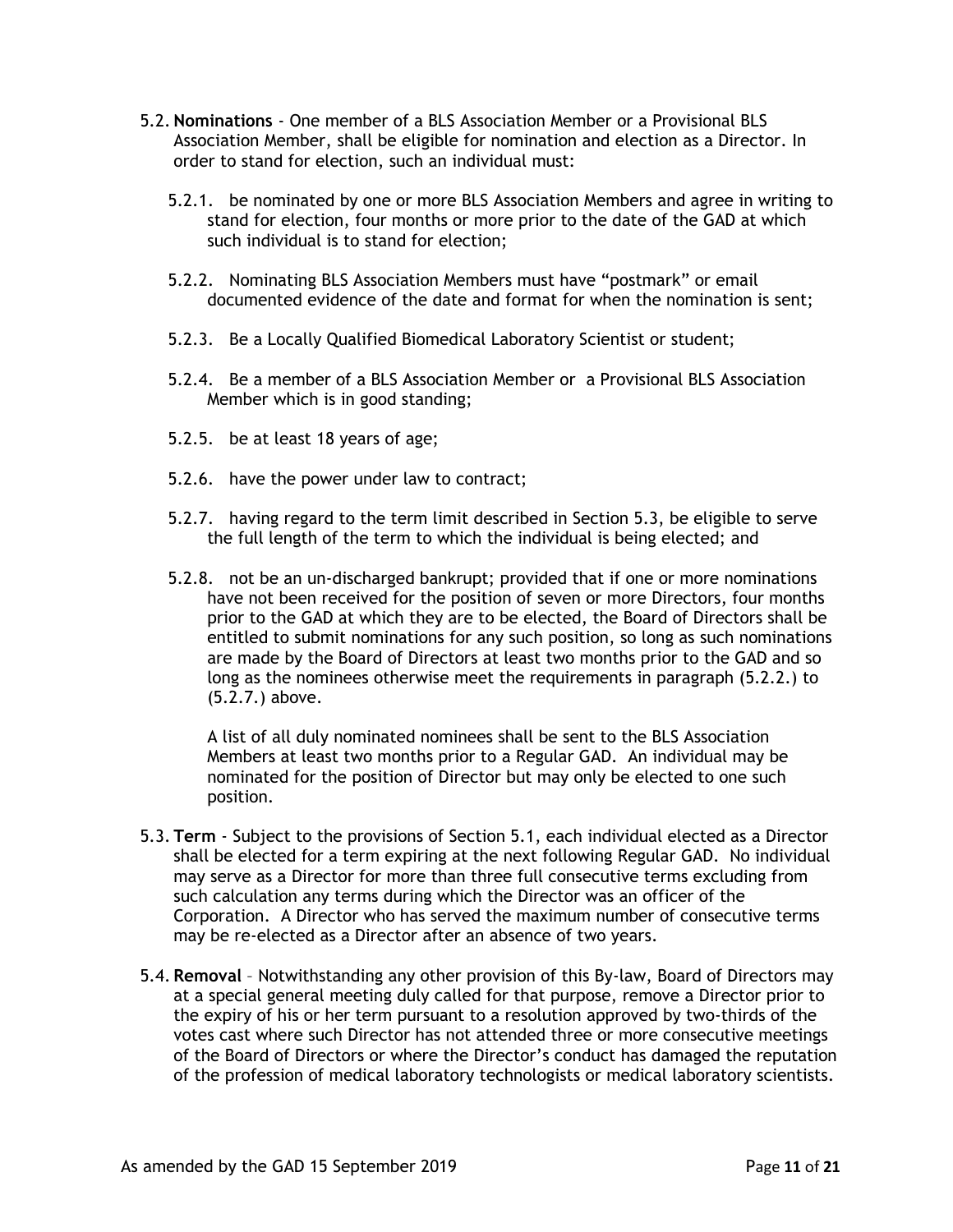The Director who is the subject of any such motion may speak to such motion but shall refrain from voting on it.

- 5.5. **Resignations**  Any individual may resign as a Director by delivering to the Corporation a written resignation. Any such resignation shall be effective at the date that the Director's resignation is received by the Corporation or at the time specified in the resignation, whichever is later.
- 5.6. **Vacancies** Provided that a quorum of the Board of Directors is in existence, the Board of Directors shall have the power to fill any vacancies on the Board of Directors created by the resignation, death or removal of a Director upon providing notice of its intention to do so to the BLS Association Members and shall do so if at any time there are four or more vacancies.
- 5.7. **Powers**  Except as specifically provided in this By-Law, the Board of Directors will have all of the powers of the members of a corporation under the Act.
- 5.8. **Dues** There shall be no dues or fees payable by the Board of Directors in their capacity as Directors.
- 5.9. **Transferability and Termination of Membership** Membership in the Corporation shall not be transferable and shall automatically terminate upon the occurrence of any one of the following events:
	- 5.9.1. upon such individual ceasing to be a Director;
	- 5.9.2. the removal of a Director in accordance with Section 5.4;
	- 5.9.3. the resignation of a Director in accordance with Section 5.5; and
	- 5.9.4. such Director ceasing to meet one or more of the qualification criteria set out in Section 5.2.2. to 5.2.7..

# **SECTION 6 – BOARD OF DIRECTORS MEETINGS**

#### **6. Board of Director Meetings**

- 6.1. **Annual Meeting of the Board of Directors** At least once every calendar year, the Board of Directors shall meet for the purpose of:
	- 6.1.1. electing the President Elect and President, if required;
	- 6.1.2. approving the financial statements of the Corporation and the report of the Auditor thereon; and
	- 6.1.3. attending to any other business as may come before the Board as is within its purview.
- 6.2. **General Meetings of Board Members** The Board or the President shall have the power to call, at any time, a meeting of the Board Members.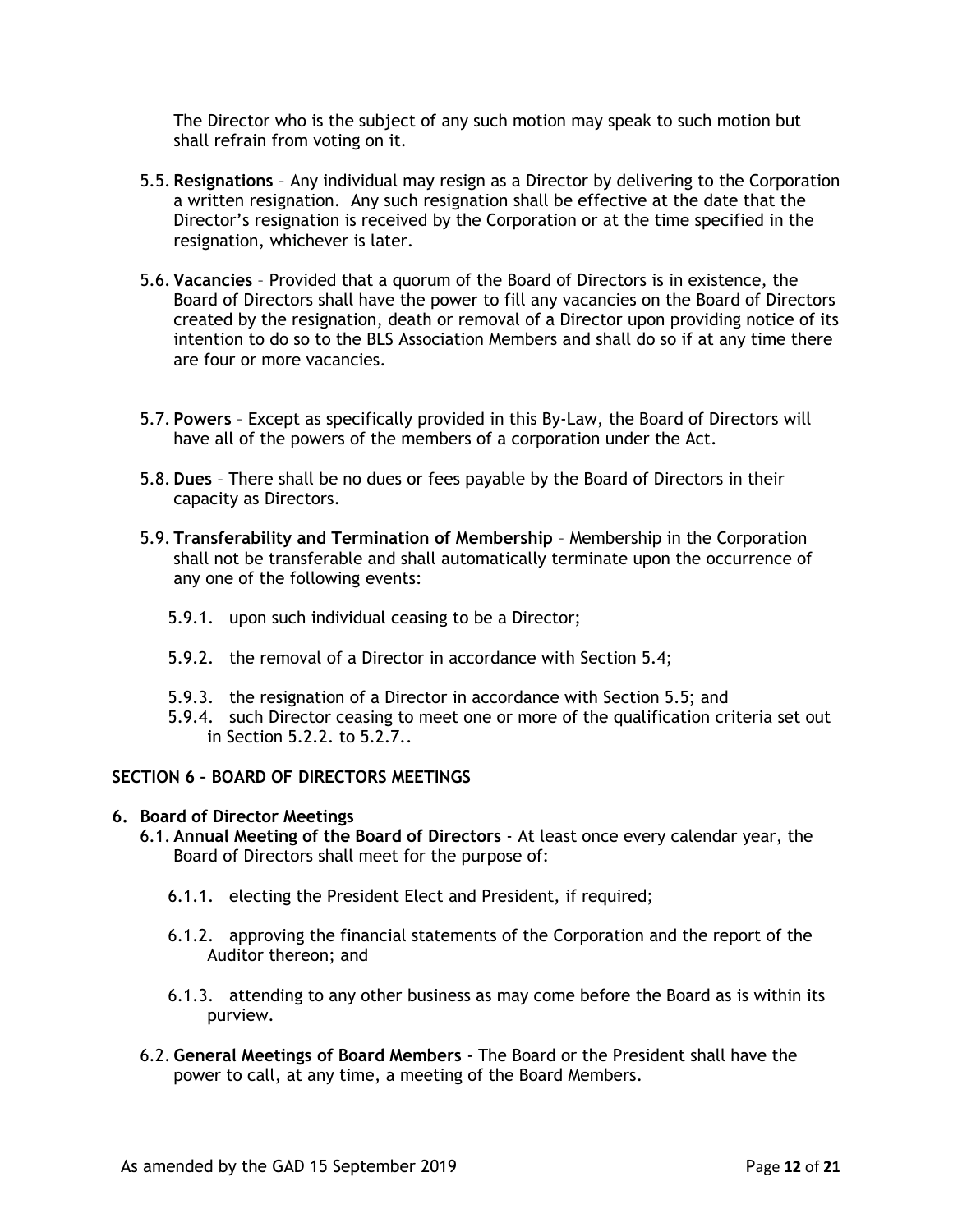- 6.3. **Notice of Meetings of Board Meetings** Notice of the time and place of all meetings of Board Members shall be given not less than 60 days before the day on which the meeting is to be held, to each Board Member who is entered in the books of the Corporation as a Board of Director at the close of business on the day preceding the day on which notice is given. The Auditor is entitled to receive all notices and other communications relating to any meeting of the Board of Directors that any Board of Director is entitled to receive.
- 6.4. **Requisition of Meeting** The Board shall call a general meeting of the Board of Directors on written notice of 10% or more of the Directors.
- 6.5. **Content of Notice** A notice of a meeting of the Board of Directors shall specify the purpose of or the business to be transacted at the meeting.
- 6.6. **Resolutions in Writing** Notwithstanding any other provision of the By-Laws to the contrary, a resolution in writing signed by all of the Directors on that resolution is as valid as if it had been passed at a meeting of such Directors, provided that matters which are required by the Act to be dealt with at a meeting are excluded from this provision. Any such resolution in writing may be signed by counterpart and satisfies all the requirements of the By-Laws relating to meetings of the Board of Directors.
- 6.7. **Persons Entitled to be Present** The only persons entitled to attend meetings of the Board shall be the Board Members and the Auditor. Any other persons may be admitted only on the invitation of the chair of the meeting or with the consent of the meeting. For greater certainty, only the Board Members will have the right to vote and speak at such meetings although others present at such meetings shall be allowed to speak with the consent of the meeting.
- 6.8. **Rules of Order** Each meeting of Board Members shall be governed by such rules of order as have then most recently been adopted by the Board or if none have been adopted, such rules of order as are approved at such meeting; provided that, in the event of a conflict between such rules of order and one or more provisions of the Act, the Letters Patent or the By-Laws, the provisions of the Act, the Letters Patent or the By-Laws shall prevail.
- 6.9. **Proxies** Board Members shall not be entitled to vote by proxy at any meeting of the Board Members.
- 6.10. **Conduct of Meetings** Unless otherwise provided for in this Article 6, the provisions of Sections 6.1 and 6.4 to 6.9 which apply to meetings of the Board shall apply to meetings of Committees as though all references therein to the Board and the Directors were to the Committee and the Committee Members, respectively, mutatis mutandis.

# **SECTION 7 – BORROWING POWERS AND BANKING**

# **7. Borrowing Powers and Banking**

7.1. **Borrowing** – The Board may from time to time:

7.1.1. borrow money upon the credit of the Corporation;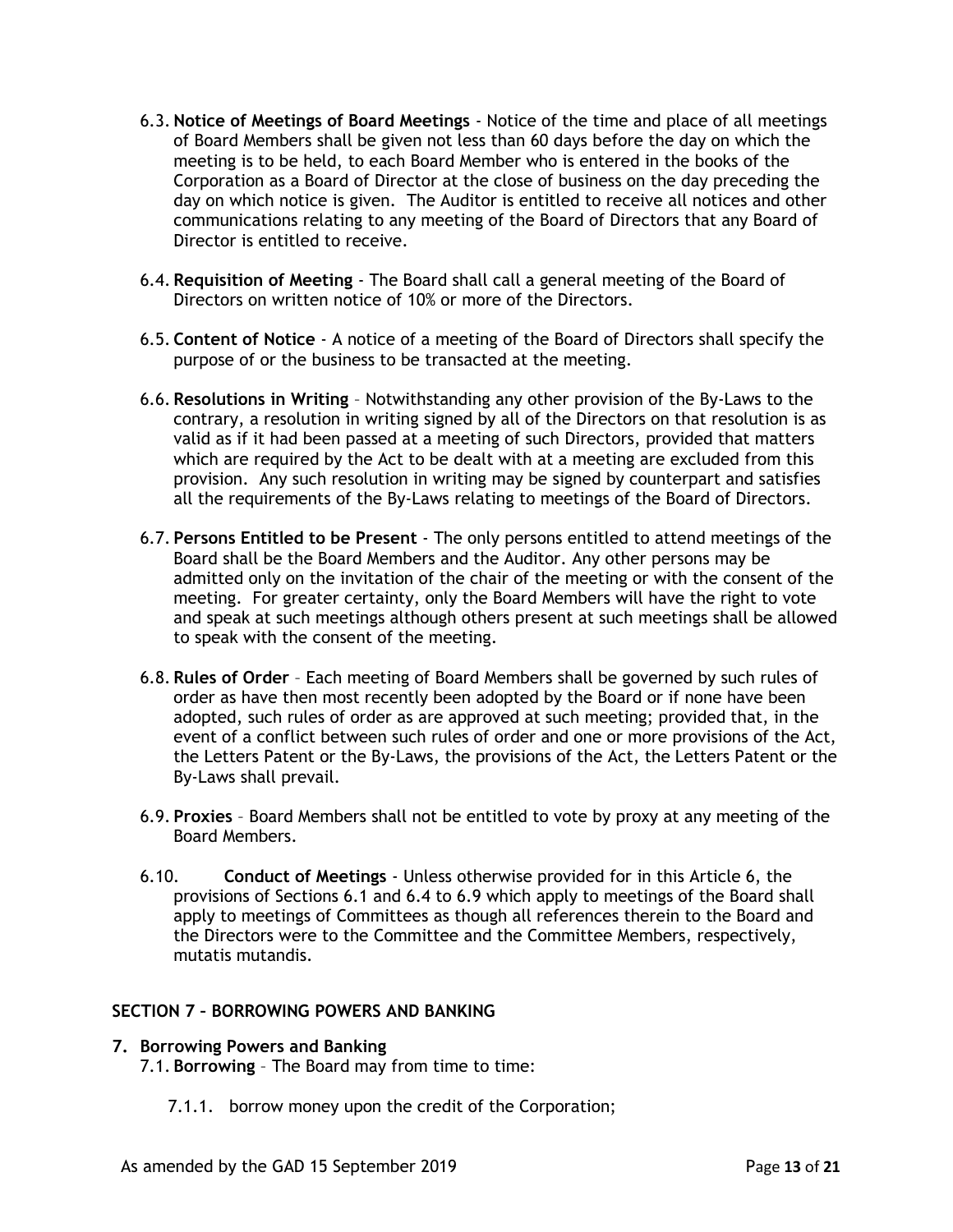- 7.1.2. limit or increase the amount to be borrowed;
- 7.1.3. issue debentures or other securities of the Corporation;
- 7.1.4. pledge or sell such debentures or other securities for such sums and at such prices as may be deemed expedient;
- 7.1.5. secure any such debentures, or other securities, or any other present or future borrowing or liability of the Corporation, by mortgage, hypothec, charge or pledge of all or any currently owned or subsequently acquired real and personal, movable and immovable, property of the Corporation, and the undertaking and rights of the Corporation; and
- 7.1.6. delegate to such one or more of the officers of the Corporation or Directors as may be designated by the Directors, all or any of the powers conferred by this Section 7.1 to such extent and in such manner as the Board shall determine at the time of each delegation.
- 7.2. **Arrangements for Borrowing** From time to time, the Board may authorize any Director or officer of the Corporation to make arrangements with reference to the monies borrowed or to be borrowed as aforesaid and as to the terms and conditions of the loan thereof, and as to the security to be given therefore, with power to vary or modify such arrangements, terms and conditions and to give such additional security for any monies borrowed or remaining due by the Corporation as the Board may authorize, and generally to manage, transact and settle the borrowing of money by the Corporation.
- 7.3. **Banking** The banking business of the Corporation shall be transacted with such banks, trust companies or other financial institutions as may, from time to time, be designated by or under the authority of the Board. Such banking business or any part of it shall be transacted under such agreements, instructions and delegations of powers as the Board may, from time to time, prescribe or authorize.

# **SECTION 8 – PROTECTION OF DIRECTORS AND OFFICERS**

# **8. Protection of Directors and Officers**

8.1. **Limitation of Liability** – Except as otherwise provided in the Act, no Director or officer of the Corporation shall be liable for the acts, receipts, neglects or defaults of any other Director, officer, employee or agent of the Corporation or for joining in any receipt or act for conformity, or for any loss, damage or expense happening to the Corporation through the insufficiency or deficiency of title to any property acquired by the Board for or on behalf of the Corporation, or for the insufficiency or deficiency of any security in or upon which any of the moneys of the Corporation shall be placed or invested, or for any loss or damage arising from the bankruptcy, insolvency or tortuous act of any person, firm or corporation with whom or which any of the moneys, securities or effects of the Corporation shall be lodged or deposited, or for any loss, conversion, misapplication or misappropriation of or any damage resulting from any dealings with any moneys, securities or other assets belonging to the Corporation or for any loss, damage or misfortune occasioned by any error of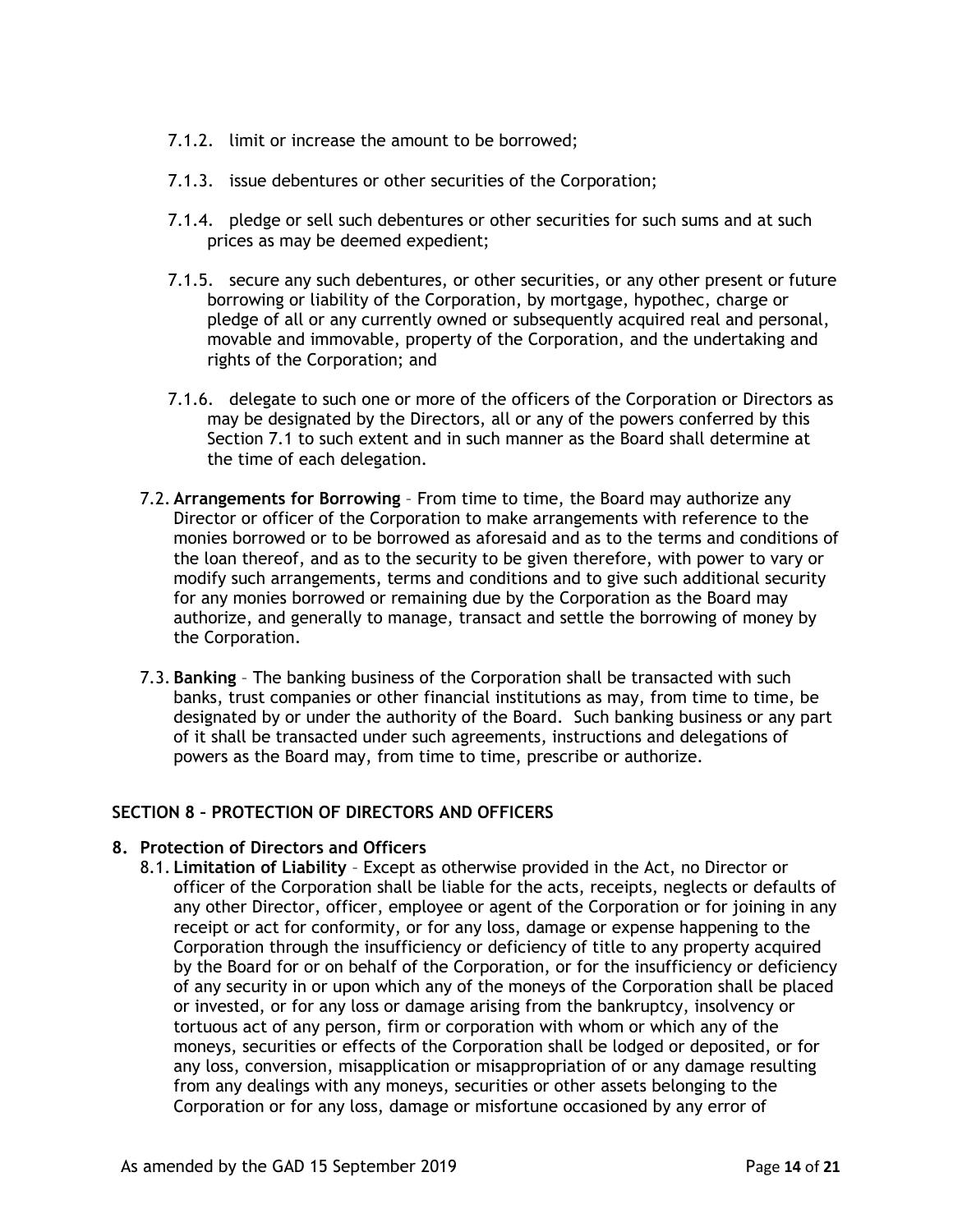judgment or oversight on such Director's or officer's part, or for any other loss, damage or misfortune whatsoever, which may happen in the execution of the duties of such Director's or officer's office or in relation thereto unless the same are occasioned by such Director's or officer's own wilful neglect or wilful default.

- 8.2.**Indemnity** Every Director and officer of the Corporation and his or her heirs, executors, administrators and estate and effects, respectively, shall from time to time and at all times, be indemnified and saved harmless out of the funds of the Corporation, from and against:
	- 8.2.1. all costs, charges and expenses whatsoever that such Director or officer sustains or incurs in or about any action, suit or proceeding that is brought, commenced or prosecuted against him or her, for or in respect of any act, deed, matter or thing whatsoever, made, done or permitted by him or her, in or about the execution of the duties of his or her office; and
	- 8.2.2. all other costs, charges and expenses that such Director or officer sustains or incurs, in or about or in relation to the affairs of the Corporation;

except such costs, charges or expenses as are occasioned by his or her own wilful act, neglect, default, dishonesty or otherwise acting in bad faith.

- 8.3. **Expenses Paid in Advance** Expenses incurred in defending a civil or criminal action, suit or proceeding may be paid by the Corporation in advance of the final disposition of the action, suit, or proceeding as authorized by the Board in the specific case upon receipt of an undertaking by or on behalf of the Director, officer, employee or agent to repay such amount unless it shall ultimately be determined that he or she is entitled to be indemnified by the Corporation.
- 8.4. **Other Remedies Available** The indemnification herein provided shall not be deemed exclusive of any other rights to which a person seeking indemnification may be entitled under the Letters Patent or the By-Laws or any agreement, vote of the Committee Members or disinterested Directors or otherwise, both as to action in his or her official capacity and as to action in another capacity while holding any office with the Corporation and shall continue as to an individual who has ceased to be a Director, officer, employee or agent and shall inure to the benefit of the heirs, executors and administrators of such a person.
- 8.5.**Insurance**  The Board may authorize the purchase and maintain insurance for the Directors and officers of the Corporation against any liability incurred by any Director or officer, in the capacity as a Director or officer of the Corporation, except where the liability relates to a person's failure to act honestly and in good faith with a view to the best interests of the Corporation. The cost of such insurance shall be paid for out of the funds of the Corporation.

# **SECTION 9 - OFFICERS**

# **9. Officers**

9.1. The officers of IFBLS shall be appointed biennially by the Board from among the Directors and shall include the President, the President Elect and the Past-President.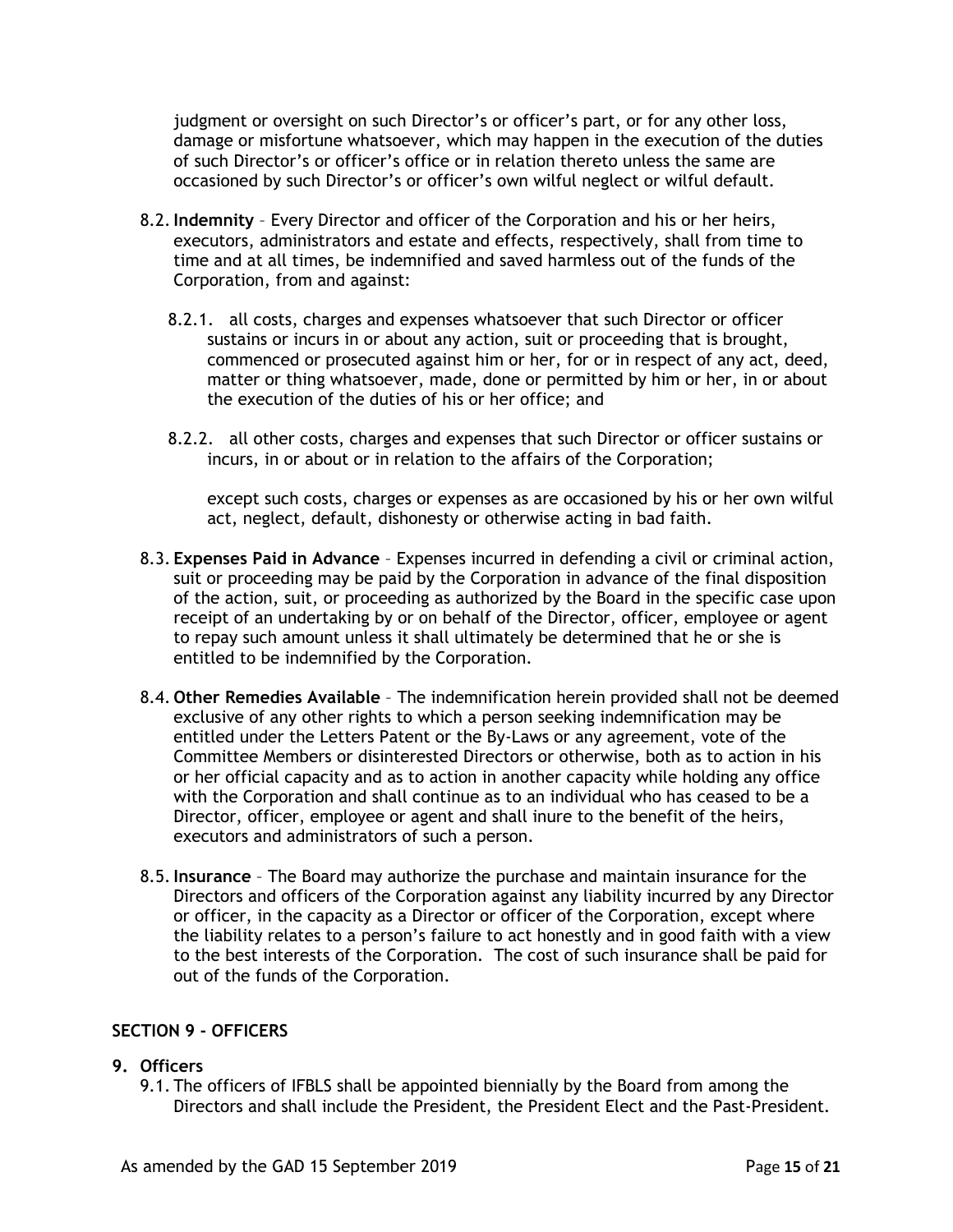Unless otherwise determined by the Board, the President shall be the President Elect from the preceding term and the Past President shall be the President from the preceding term.

- 9.2. **President**  The president, if present, shall act as chair at each GAD and at all meetings of the Board and of the Management Committee. The President shall be an ex-officio voting member of all committees of the Board and shall have such other powers and duties as specified by the Board.
- 9.3. **President Elect** The President Elect shall, in the absence or disability of the President, perform the duties and exercise the powers of the President and shall perform such other duties as shall from time to time be imposed upon him or her by the Board. The President Elect shall be the custodian of the corporate seal of the Corporation and of all books, papers, records, correspondence, contract and other documents belonging to the Corporation, except when some other officer or agent has been appointed for that purpose.
- 9.4. **Past President** The powers and duties of the Past President shall be as may be determined by the Board from time to time.
- 9.5. **Variations of Powers and Duties** The Board may, from time to time, and subject to the provisions of the Act, vary, add to or limit the powers and duties of any officer of the Corporation.
- 9.6. **Remuneration of Officers** The officers of the Corporation shall be paid such remuneration for their services provided to the Corporation as the Board may from time to time determine, except that no such officer who is also a Director shall be entitled to receive remuneration for acting as such. The remuneration of any employees or agents shall be such as the terms of their engagement call for or as the Board may specify.
- 9.7. **Agents and Attorneys**  The Corporation, by or under the authority of the Board, shall have power from time to time to appoint agents or attorneys for the Corporation in or outside Canada with such powers (including the power to sub-delegate) of management, administration or otherwise as may be thought fit.

#### **SECTION 10 - COMMITTEES**

#### **10.Committees**

- 10.1. **Committees** The Board shall constitute from time to time the following committees:
	- 10.1.1.a Management Committee;
	- 10.1.2.a Membership Committee;
	- 10.1.3.a Scientific Committee;
	- 10.1.4.a Development Committee;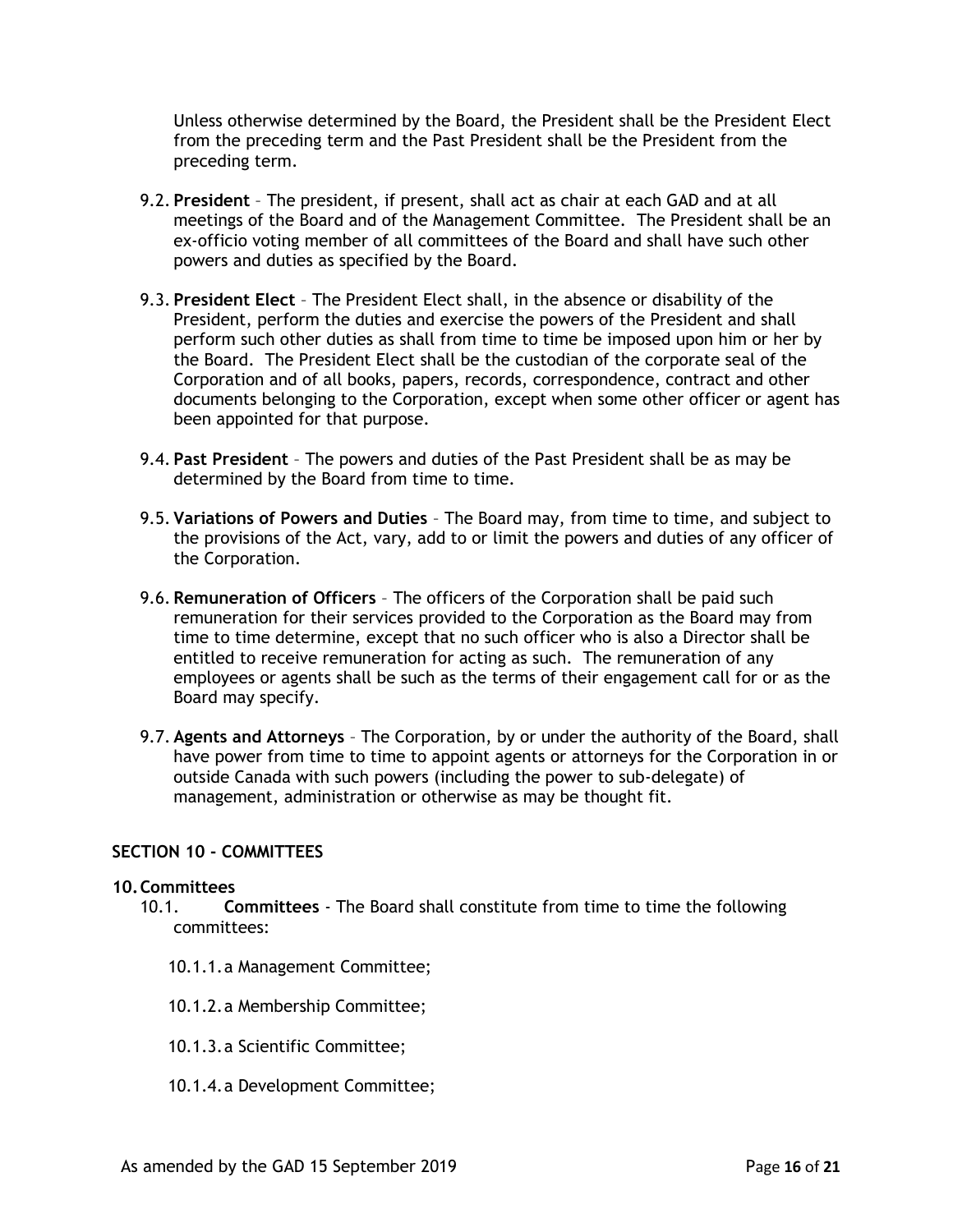- 10.1.5.such other standing or ad hoc committees as it determines appropriate from time to time.
- 10.2. **Composition**  Subject to Sections 10.5, 10.6, 10.7 and 10.8, the composition of all Committees (including the designation of the chair and vice-chair of each such Committee) shall be as determined by the Board from time to time.
- 10.3. **Removal** The Directors may, by resolution passed by at least two-thirds of the votes cast at a Board meeting of which notice specifying the intention to pass such resolution has been given, remove any individual as a member of a Committee and may, by a majority of votes cast at that meeting, appoint any person to such Committee in the place of the individual who has been removed for the remainder of the term of such individual.
- 10.4. **Remuneration** Committee members shall not, directly or indirectly, receive any profit or remuneration for acting as such but shall be entitled to be compensated for reasonable expenses incurred by them in the performance of their duties in the course of transacting affairs on behalf of the Corporation.
- 10.5. **Management Committee** The Management Committee shall be comprised of the three officers of the Corporation. The Management Committee will have the power to make decisions regarding the management and administration of the Corporation and monitor the implementation of such decisions.
- 10.6. **Membership Committee** The Membership Committee shall be comprised of such number of Directors as is determined by the Board from time to time. The Membership Committee shall make recommendations to the Board regarding applications for recognition of Association Members and other matters pertaining to the growth of the number of Association Members.
- 10.7. **Scientific Committee** The Scientific Committee shall be comprised of such number of Directors and other individuals as is determined by the Board from time to time; provided that at least 50% at all times shall be Directors. The Scientific Committee shall be responsible for:
	- 10.7.1. promoting scientific standards and for developing special interest groups in the various branches of the biomedical sciences; and
	- 10.7.2. providing support to the World Health Organization Liaison Officer and the Clinical Laboratory Standards International Liaison Officer (or their successors) regarding scientific maters of relevance to biomedical scientists.
- 10.8. **Development Committee** The Development Committee shall be comprised of such number of Directors and other individuals as is determined by the Board from time to time; provided that at least 50% at all times shall be Directors. The Development Committee shall be responsible for identifying development projects which call for biomedical experience or expertise in resource limited countries and for establishing cooperation between leaders of those projects and Association Members who are able to use their biomedical skills to assist with those needs. The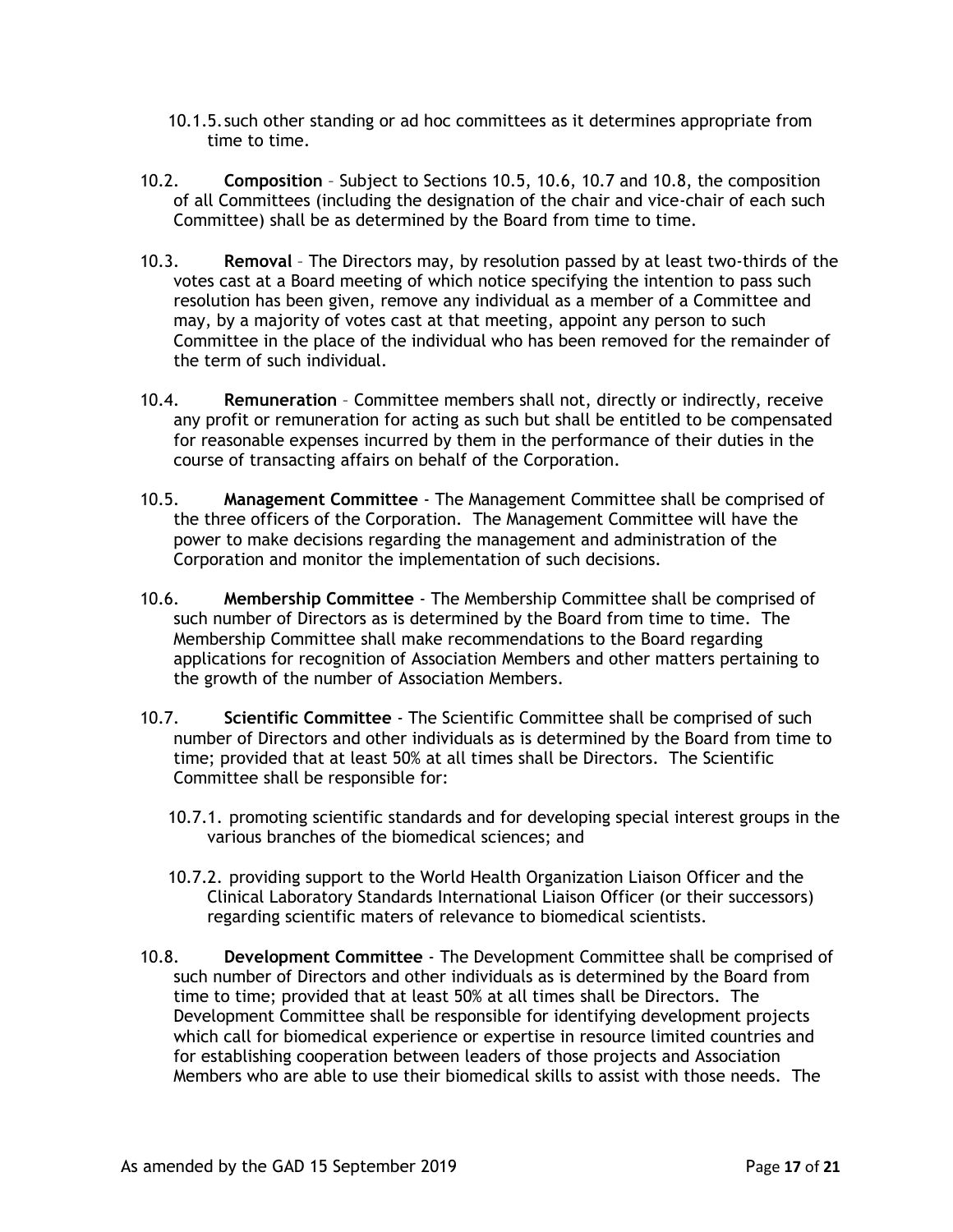committee supports the World Health Organization Liaison Officer (or its successor) in such development matters.

### **SECTION 11 - NOTICE**

#### **11.Notice**

- 11.1. **Procedure for Sending Notices** Unless otherwise specifically provided for herein, whenever notice is required to be given under the Act or the By-Laws, notice shall be deemed to have been sufficiently given if sent in writing to the last address recorded on the books of the Corporation:
	- 11.1.1.for each BLS Association Member, Group Member or Provisional BLS Association Member, addressed to the attention of the President or other senior officer; and
	- 11.1.2. Director or Officer of the Corporation, to the last address recorded on the books of the Corporation;

and delivered in person or sent by mail or sent by electronic means of sending messages to any person who has consented in writing to receive notice by such method, including electronic mail or facsimile transmission, which produces a paper record of notice sent. Notice shall not be sent by mail if there is any general interruption of postal services in the place in which or to which it is mailed. Each notice so sent shall be deemed to have been received on the day it was delivered or sent by electronic means or on the fifth Business Day after it was mailed. Each Association Member, Board Member or other person referred to above, may change its address for notice (or the person to whom such notices are to be directed) by delivering a notice to that effect to the Corporation.

- 11.2. **Undelivered Notices** If any notice given to a person pursuant to Section 11.1 is returned on two consecutive occasions because such person cannot be found, the Corporation shall not be required to give any further notice to such person until such person informs the Corporation in writing of such person's new address.
- 11.3. **Computation of Time** In computing the date when notice must be given under any provision requiring a specified number of days' notice of any meeting or other event, the date of giving the notice shall be excluded and the date of the meeting or other event shall be included.
- 11.4. **Meetings without Notice** A meeting of the Board or any committee of the Board may be held at any time or place without notice if all of the individuals entitled to be present are present in person, or if those who are not present, either before or after the meeting, waive notice or otherwise consent, in writing or by facsimile or other means of recorded electronic communication addressed to the Corporation, either before or after the meeting, to such meeting being held and at such meeting any business may be transacted which could have been transacted at such meeting, provided that a quorum of members is present.
- 11.5. **Error or Omission in Notice** No error or omission in giving notice of any meeting of the Association Members, the Board or any committee of the Board, shall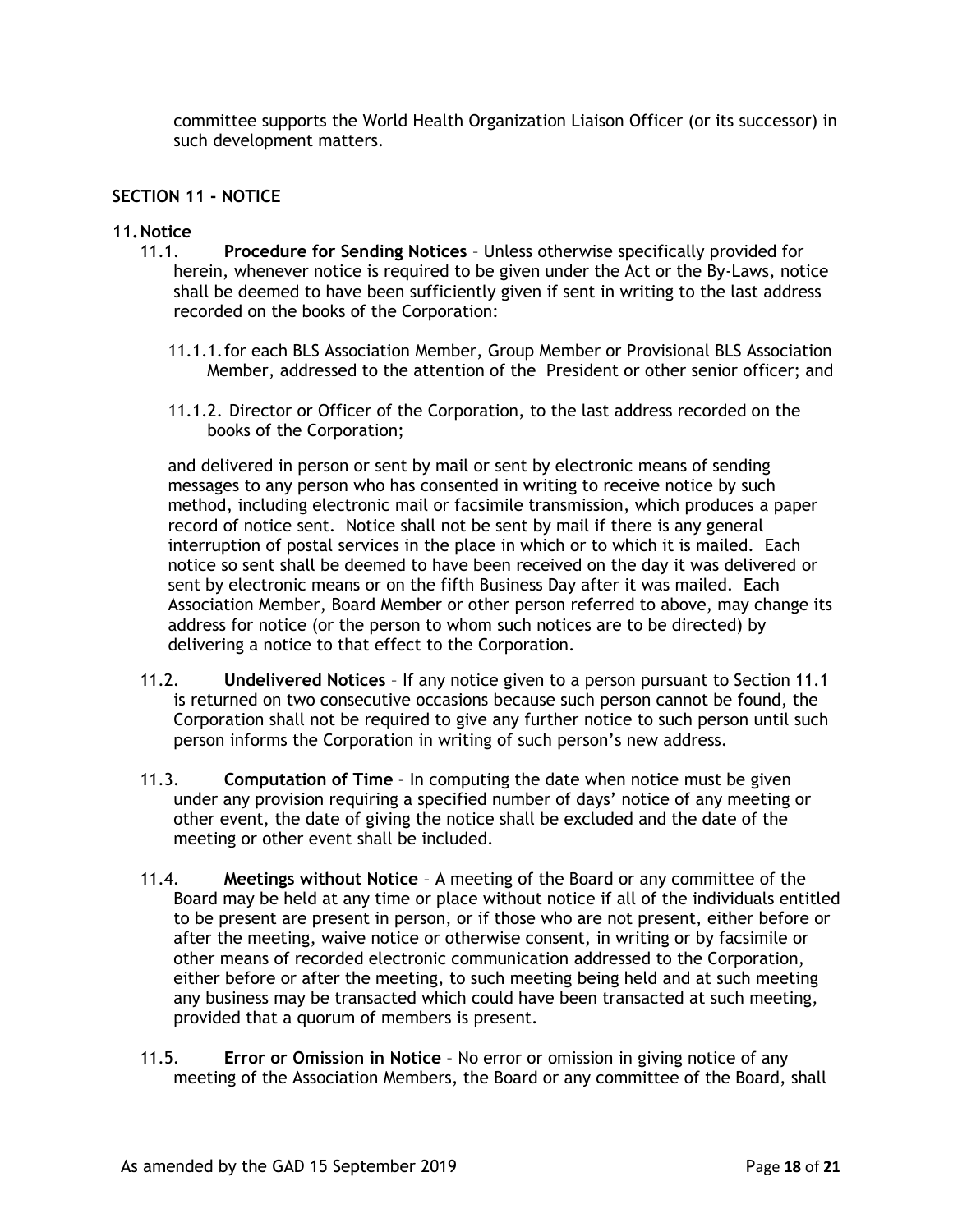invalidate such meeting or invalidate or make void any resolutions passed or proceedings taken at such meeting.

11.6. **Evidence of Sufficiency of Notice** - A statutory declaration of the President or of any other person authorized to give notice of a meeting or a GAD that notice has been given pursuant to these By-Laws shall be sufficient and conclusive evidence of the giving of such notice.

### **SECTION 12 - AUDITOR**

### **12.Auditor**

- 12.1. **Auditor** At each GAD, the Members shall appoint one or more auditors to hold office until the close of the next GAD, and, if an appointment is not so made the Auditor in office will continue in office until a successor is appointed. The Directors may fill any casual vacancy in the office of Auditor, but while the vacancy continues, the surviving or continuing Auditor, if any, may act. A person other than a retiring auditor is not capable of being appointed Auditor at a GAD unless the notice requirements of the Act have been met.
- 12.2. **Responsibilities**  The responsibilities of the Auditor shall be:
	- 12.2.1.to audit the financial statements of the Corporation; and
	- 12.2.2.to report to the Members at each annual meeting on whether the financial statements of the Corporation are fairly presented in accordance with generally accepted accounting principles.
- 12.3. **Qualification** The Auditor shall not be a Director, officer or employee of the Corporation or associated with a Director, officer or employee of either the Corporation or an affiliated corporation, unless the Board has unanimously consented.
- 12.4. **Remuneration** The remuneration of the Auditor shall be fixed by the Board if it is authorized to do so by the Members.

# SECTION 13 – EXECUTION OF DEEDS

#### **13.Execution of deeds**

- 13.1. **Signatories** The following are the only persons authorized to sign any document on behalf of the Corporation (other than in the usual and ordinary course of the Corporation's business):
	- 13.1.1.any two Directors or officers of the Corporation, provided that no individual shall execute, acknowledge, or verify any instrument in more than one capacity; or
	- 13.1.2.any individual or individuals appointed by resolution of the Board to sign a specific document or that type of document or generally on behalf of the Corporation.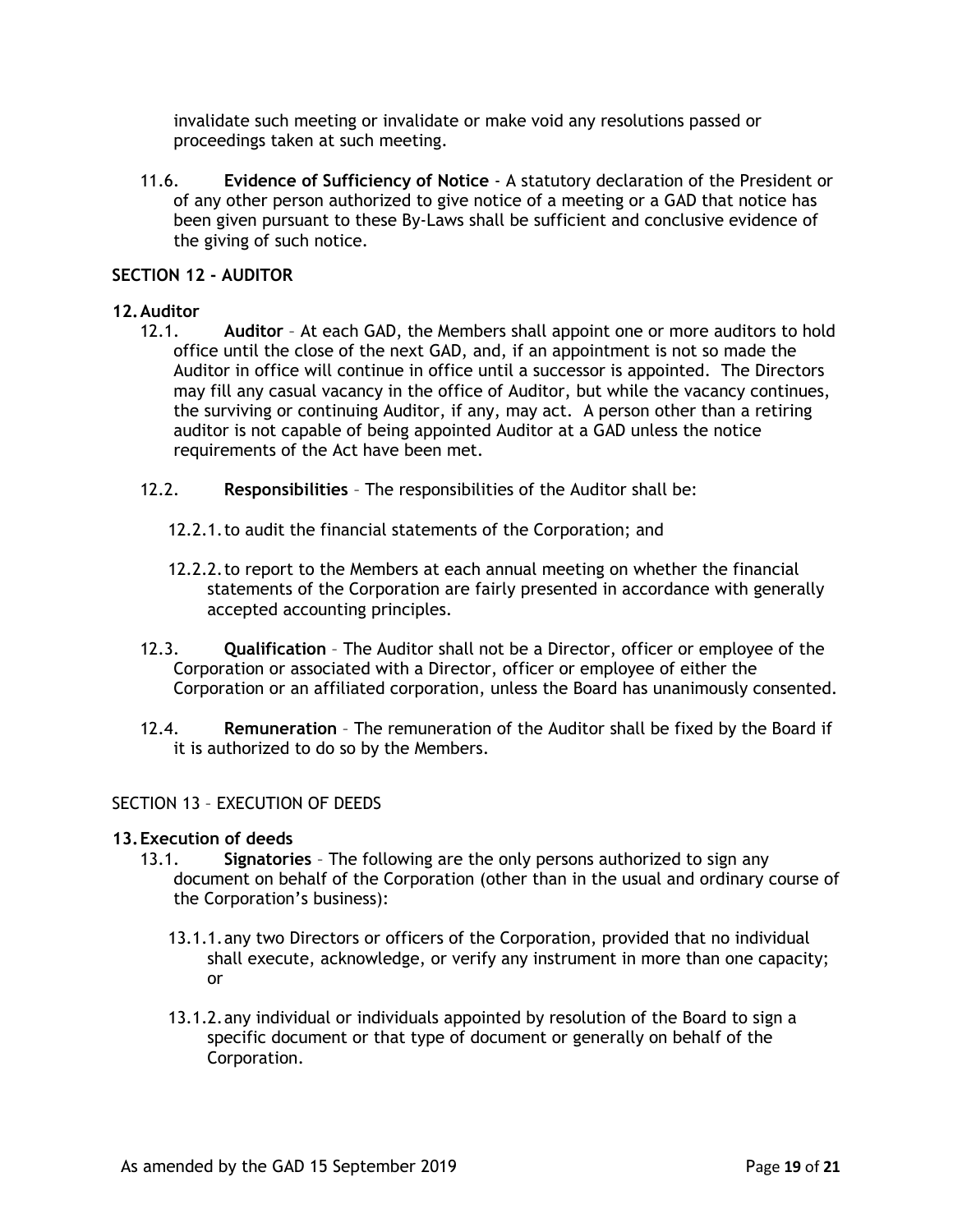Any document so signed shall be binding upon the Corporation without further authorization or formality and may, but need not, have the corporate seal applied.

13.2. **Facsimile Signatures** – The signature of any individual authorized to sign on behalf of the Corporation, may, if specifically authorized by resolution of the Board, be written, printed, stamped, engraved, lithographed or otherwise mechanically reproduced. Anything so signed while the individual had the ability to bind the Corporation shall be as valid as if it had been signed manually, even if that person has ceased to hold office when anything so signed is issued or delivered, until revoked by resolution of the Board.

# **SECTION 14 – AMENDMENT OF BY-LAWS**

# **14.Amendment of by-laws**

- 14.1. **Procedure** This By-Law may be repealed or amended by a by-law enacted by a majority of Directors at a meeting of the Board and confirmed by special resolution of the Members and by at least two-thirds of the votes cast at a GAD.
- 14.2. **Repeal of Former By-Laws** –The Board may repeal one or more By-laws by passing a By-law that contains provisions to that effect (subject to, for greater certainty, the provisions of Section 14.1).
- 14.3. **Effect of Repeal of By-Laws** The repeal of any By-Law in whole or in part shall not in any way affect the validity of any act done or right, privilege, obligation or liability acquired or incurred hereunder prior to such repeal. All Directors, officers and other persons acting under any By-Law repealed in whole or in part shall continue to act as if elected or appointed under the provisions of this By-Law.

**Enactment** – This by-law shall come into force and effect on the date upon which it has been confirmed by the Members and approved by the Minister of Industry. Upon this bylaw coming into force and effect, By-Law Number 1 of the Corporation made on August 21, 2012 shall hereby be repealed.